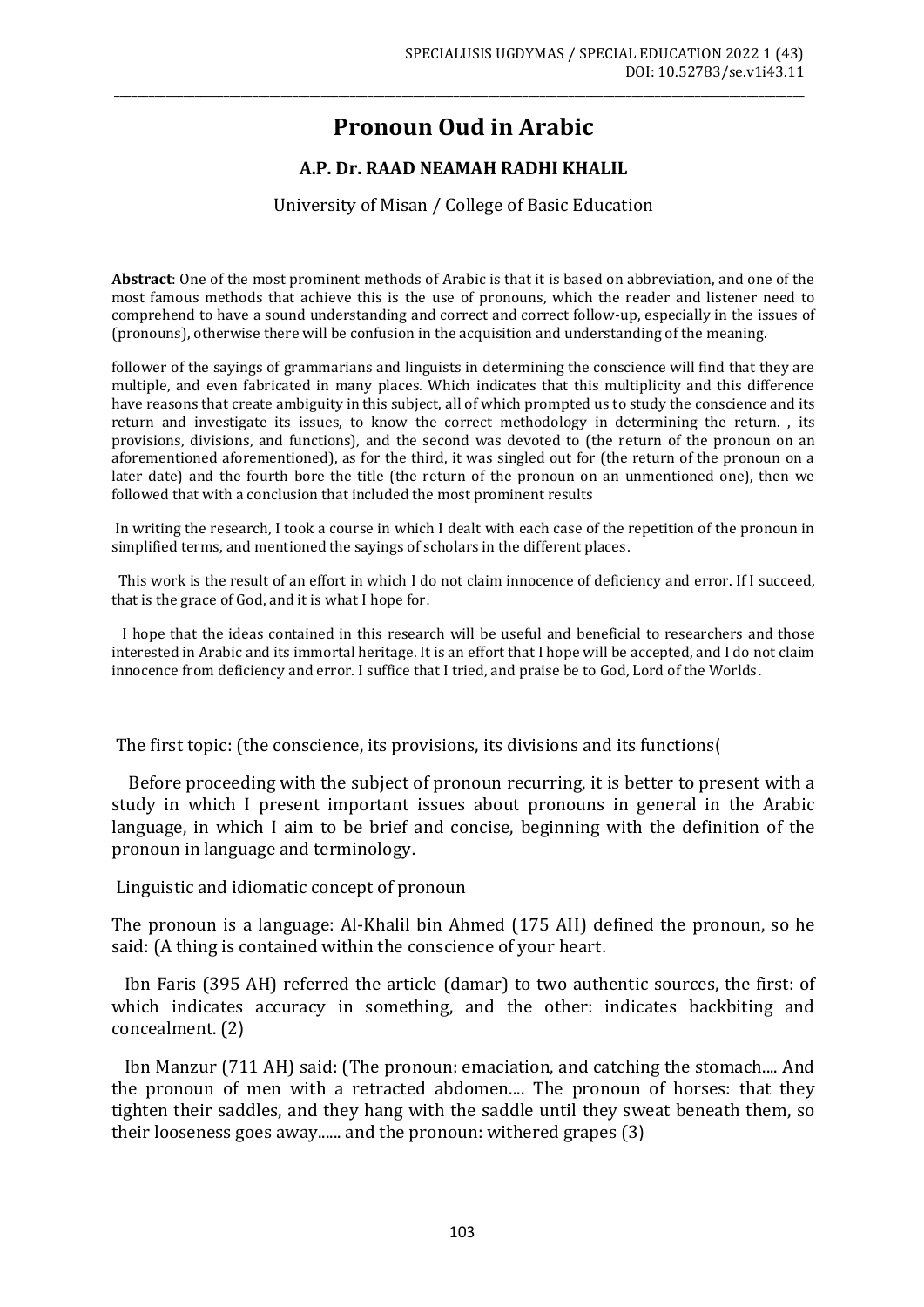And it came in the dictionary of the mediator (the pronoun and the implied, and what you hold in yourself and it is difficult to stand it. It is also a psychological preparation for the realization of the bad and the good of deeds, words and ideas, the distinction between them, the approval of the good and the reception of the bad ones)  $(4)$ 

\_\_\_\_\_\_\_\_\_\_\_\_\_\_\_\_\_\_\_\_\_\_\_\_\_\_\_\_\_\_\_\_\_\_\_\_\_\_\_\_\_\_\_\_\_\_\_\_\_\_\_\_\_\_\_\_\_\_\_\_\_\_\_\_\_\_\_\_\_\_\_\_\_\_\_\_\_\_\_\_\_\_\_\_\_\_\_\_\_\_\_\_\_\_\_\_\_\_\_\_\_\_\_\_\_\_\_\_\_\_\_\_\_\_\_\_\_\_\_\_

 Concerning the reason for calling the pronoun tacit, Ibn Hisham al-Ansari (761 AH) says: (It was called taminal from their saying: I am conscious of a thing when I cover it and hide it, and from it they say: I have a feeling in myself, or from atrophy which is wasting, because it is mostly few letters, then those letters The subject is whispered, which is the ta', the kaf, and the ha', and the whisper is the hidden voice (5).

 From the foregoing, it becomes clear to us that the meanings of (dmr) denote in its origin of concealment, concealment and emaciation, and these meanings correspond to most pronouns, but they do not fit with other pronouns whose letters are many, such as you, you, beware.

 It also becomes clear to us that the conscience is an inward matter that has a great impact that is reflected on the person in his external actions, and it is an internal force in the person that makes him distinguish between right and wrong.

The pronoun idiomatically: Ibn Hisham defined the pronoun and the pronoun and said: (they are two nouns for a speaker as (me) or for a speaker as (you) or for an absentee like (he) or for a speaker at times and for the absent at other times, which is the alif, waw and nun, as a people and rise and rise and rise and qem  $(6)$ 

 As Abu Hayyan (745 AH) defined it by saying: (It is the noun that is created to specify its name, which makes it a specific one for the listener, or in the judgment of the one who sees it, by his speech, his speech, or his absence) (7)

The definitions of pronouns for the pronoun do not differ from what they are with the advanced grammarians. Abbas Hassan said in his book (An adequate grammar), the pronoun: It is (a solid noun denoting the speaker, the addressee, or the absent, so the speaker is like I, the addressee is like you, and the absent is like he.... It is called the pronoun of the speaker and the addressee. A pronoun present, because its companion must be present at the time of pronouncing it (8).

 Ibrahim Anis believes that the pronoun is the second division of speech after nouns in the language, and this section includes specific words in each language, some of which are compounded from one syllable and some of them are compounded from more than this, but in general they are small-structured words with which languages replace the repetition of apparent nouns (9).

 Speaking about the importance of pronouns and their role in constructing sentences, Al-Shazly Al-Hashiri says (The saying is a human event to accomplish it in all languages, it must have a present speaker and a receiver and absent addressee who is often a subject of saying and these three basic pillars are concepts, like linguistic units, known in Arabic as the pronoun).  $(10)$ 

 The pronoun is considered a knowledge, because it is used to mean a speaker, an interlocutor, or an absent one. Sibawayh (180 AH) says: (But the pronoun has become a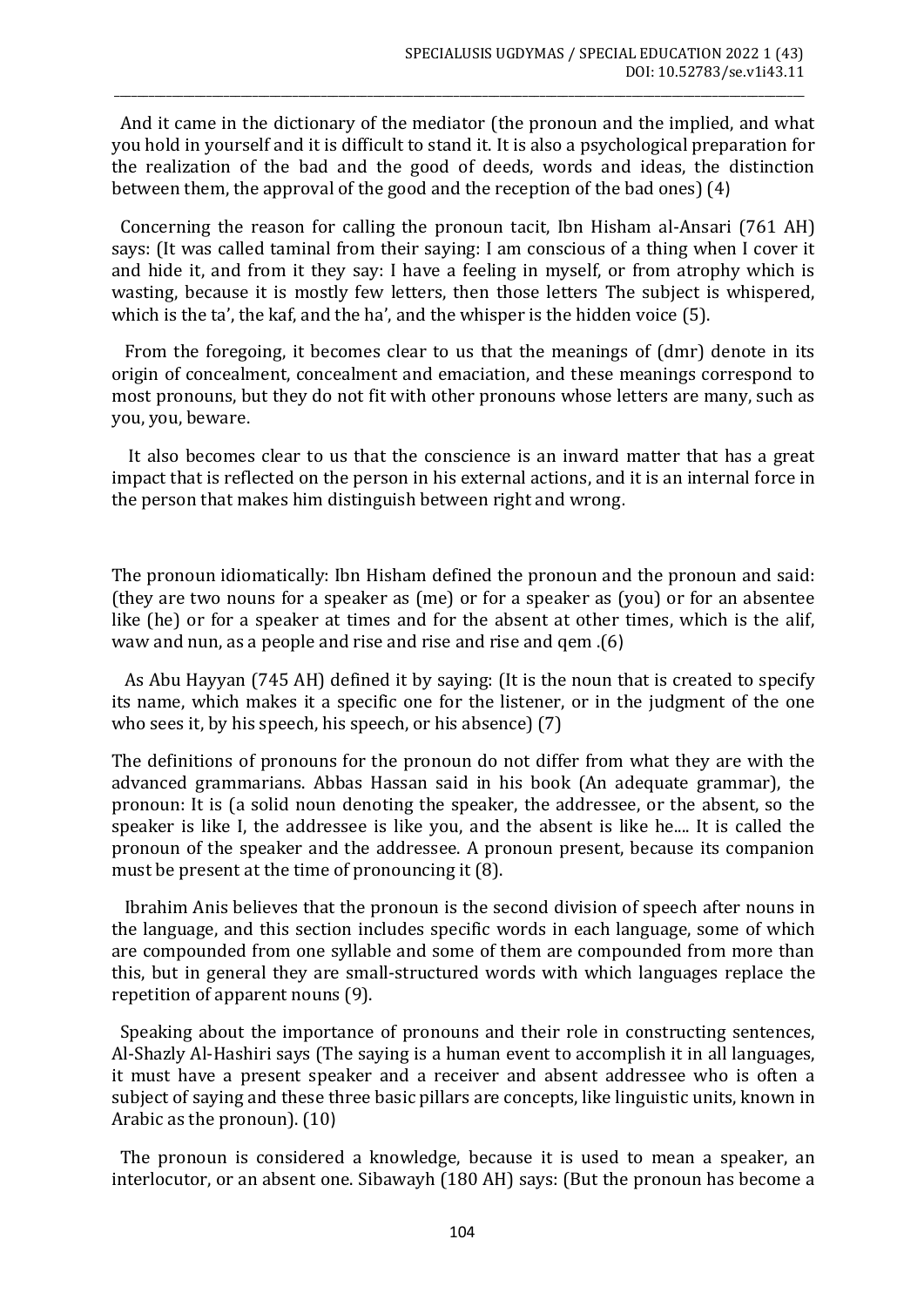knowledge, because you only include a noun after you know that the one who is speaking knows something and what you mean, and you do not know) (11). Al-Mubarrad (285 AH) strays far from what Sibawayh mentioned when he said: "The pronoun has become knowledge because you do not include it until after the listener knows it, and that is because you do not say: I passed by it or hit it, nor went or anything of that until you know it and know to whom this pronoun refers to. (12)

\_\_\_\_\_\_\_\_\_\_\_\_\_\_\_\_\_\_\_\_\_\_\_\_\_\_\_\_\_\_\_\_\_\_\_\_\_\_\_\_\_\_\_\_\_\_\_\_\_\_\_\_\_\_\_\_\_\_\_\_\_\_\_\_\_\_\_\_\_\_\_\_\_\_\_\_\_\_\_\_\_\_\_\_\_\_\_\_\_\_\_\_\_\_\_\_\_\_\_\_\_\_\_\_\_\_\_\_\_\_\_\_\_\_\_\_\_\_\_\_

 In conclusion, pronouns are from knowledge, and they are words that denote the speaker, addressee, or absent. We substitute them for the repetition of apparent nouns to denote well-known persons instead of mentioning their names again for the purpose of shortening and beautifying the speech by preventing repetition.

Terms (pronoun and accusative)

 The pronoun is one of the terminology of the Basri, as for the Kufic (they call it a metaphor and a metaphor, because it is not an explicit name, and the metonymy corresponds to the statement) (13)

 Dr. Mahdi al-Makhzoumi favored the naming of the Kufis for the pronoun with a nickname, and he said about it (it is a valid and acceptable designation, because the pronoun is a metaphor for the apparent noun) (14).

 There is no difference between the two terms (pronounced and eminent), they are like synonyms in Arabic, and the view of the Basrians is that the implied is a type of nickname, so every implied pronoun is a possible, and not every pronoun is an implied (15).

## **Types of pronoun in Arabic**

 The pronoun is divided according to its appearance in speech and its concealment into (prominent and hidden) and prominent into (connected and separate) and the hidden pronoun (obligatory and permissible). I, t, and kaf are a prominent pronoun (16)

 The prominent pronoun is divided into (connected and separate) and the connected: it is (what does not open with the pronunciation and does not occur after (except) the elevation of my son and sufficient (I honor you) and here you ask him and him) and there is an anomaly in poetry that occurs after (except) as the poet said

 And it is not upon us, if you are our neighbour, that no one but you be near us is a home (17)

 Abbas Hassan says about him, introducing him: (And it is the one that is always located at the end of the word, and it cannot be in its beginning or in the beginning of its sentence, as it cannot be pronounced alone because it is not independent of its factor, so it is not correct for him to precede that factor while remaining on the Its previous parsing before it is preceded, and it is not correct to separate them - in the case of choice - by a separator of conjunctions or an exception tool such as Kala or others) (18), and he also clarified that the connected pronoun is not independent of itself and that it needs another sign before it and is like a sequel to it and some of its letters and be always connected to it (19)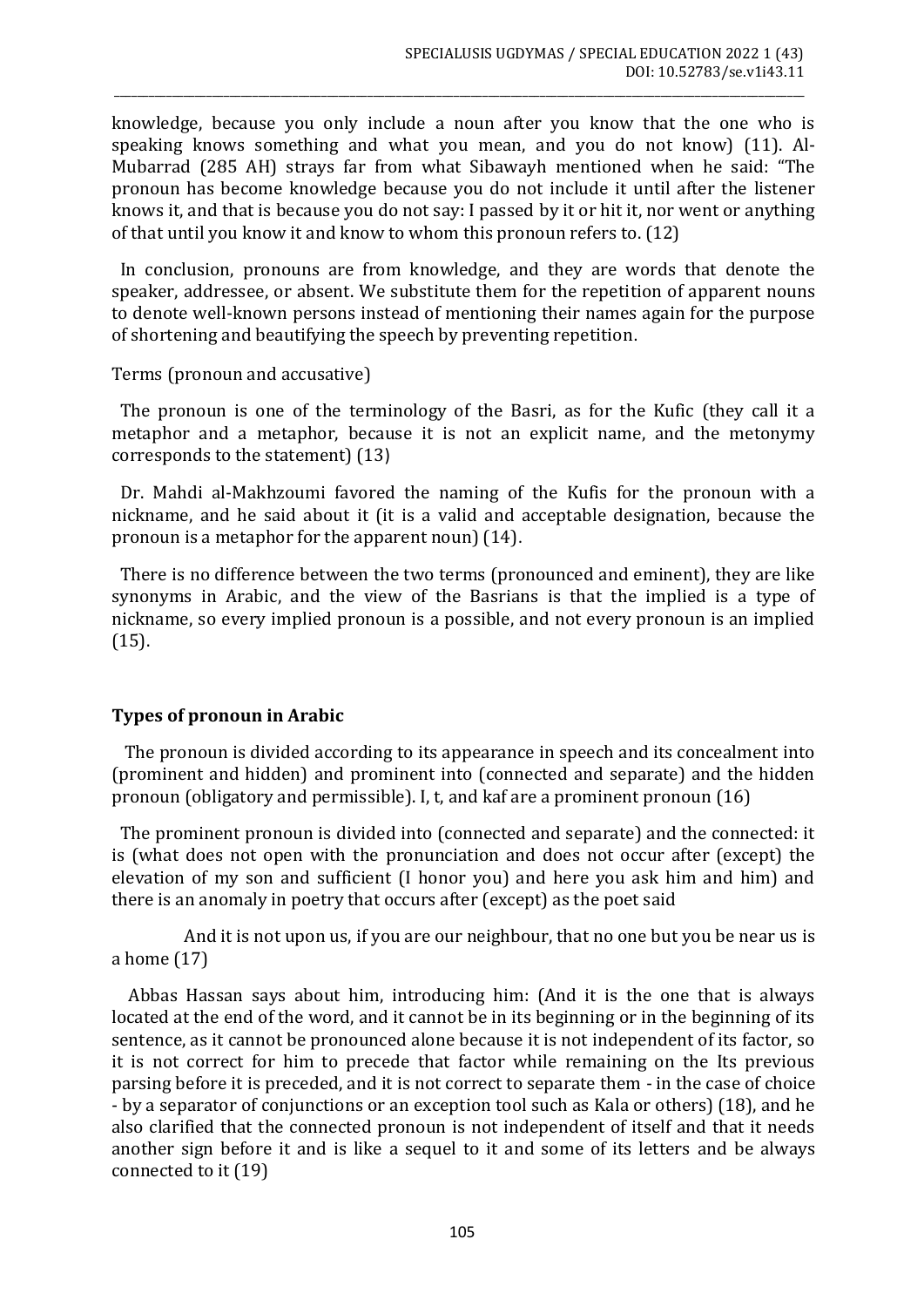As for the separate pronoun: it is one of the prominent pronouns, i.e., that is apparent in speech, both verbally and in writing, and it is not permissible to be hidden. I hit except you) or call him, towards (what you are standing) at the Hijazi, because it is permissible to be independent of himself and separate him from his worker towards: what today you are standing, it is not like a part of what came before it, otherwise it is not permissible to separate it from what was before it (20)

\_\_\_\_\_\_\_\_\_\_\_\_\_\_\_\_\_\_\_\_\_\_\_\_\_\_\_\_\_\_\_\_\_\_\_\_\_\_\_\_\_\_\_\_\_\_\_\_\_\_\_\_\_\_\_\_\_\_\_\_\_\_\_\_\_\_\_\_\_\_\_\_\_\_\_\_\_\_\_\_\_\_\_\_\_\_\_\_\_\_\_\_\_\_\_\_\_\_\_\_\_\_\_\_\_\_\_\_\_\_\_\_\_\_\_\_\_\_\_\_

 Ibn Ya'ish (643 AH) says, defining the separate pronoun (the separate pronoun is on more than one letter because of his separation from what he works in and his independence by himself, so he is ignorant, so the apparent course) (21)

 As for the hidden pronoun, it is the pronoun that is hidden and not apparent in speech and writing, so it does not appear to have an effect in the pronunciation, but it is predestined in the intention. It came in its definition: "unless it has an image in speech, rather it was predestined in the mind and intended, and that is like the hidden pronoun in (Write). The estimation is (write you) (22).

Covering is specific to nominative pronouns. As for accusative and accusative pronouns, they are not hidden. Al-Radi (686 AH) explained the reason, saying: (Know that it is not concealed from the pronouns except the nominative, because the accusative and the accusative is a virtue because they are both object, and the nominative is a subject and is part of the verb, so they passed in the section of the connected pronouns that they put In short, the subject is left behind, because the subject, and especially the connected pronoun as part of the verb, is a part of the verb (23)

 The hidden pronoun is divided into two parts: the duty of concealment and its permissible. As for the duty of concealment, we mean the duty of concealment, i.e. the pronoun must be deleted and not be shown, and it is not replaced by its apparent place, meaning that it is not correct to establish the apparent noun in its place. To other apparent and implied nouns with a sign, and this is like "Awqam" if you tell him about yourself alone and "Taqawom" if you tell him about yourself and others, then the subject in it is only concealed, but it is not attributed to the apparent, because the apparent is a subject of absence and the speaker is present, so it is impossible to combine them. )(24)

 As for the permissible concealment, it is the pronoun that conceals permissibility, i.e. permissible

As for the permissible concealment, it is the pronoun that hides permissively, i.e. it is permissible to omit and mention it, and the apparent can take its place, it came in its definition, the permissible concealment (it is the one that is left by an apparent or a prominent implied, as you say (Zayd Hassan) in (Hassan) a semantic pronoun raised by it, and its hidden is not obligatory but permissible Because he may succeed him with an apparent meaning like (Zayd is good in his face) and a prominent pronoun like: (Zayd is not good but him) and so is his ruling with the verb in absentia like: Hind has improved and her image has improved, and what is good is only her) and what is not meant by permissibility is the validity of its prominence, as it is not said (good is) Effectiveness, because the hidden is absolutely not uttered at all, because it is a rational matter. (25)

## **Pronoun functions**

## **First: Short and non-repetitive**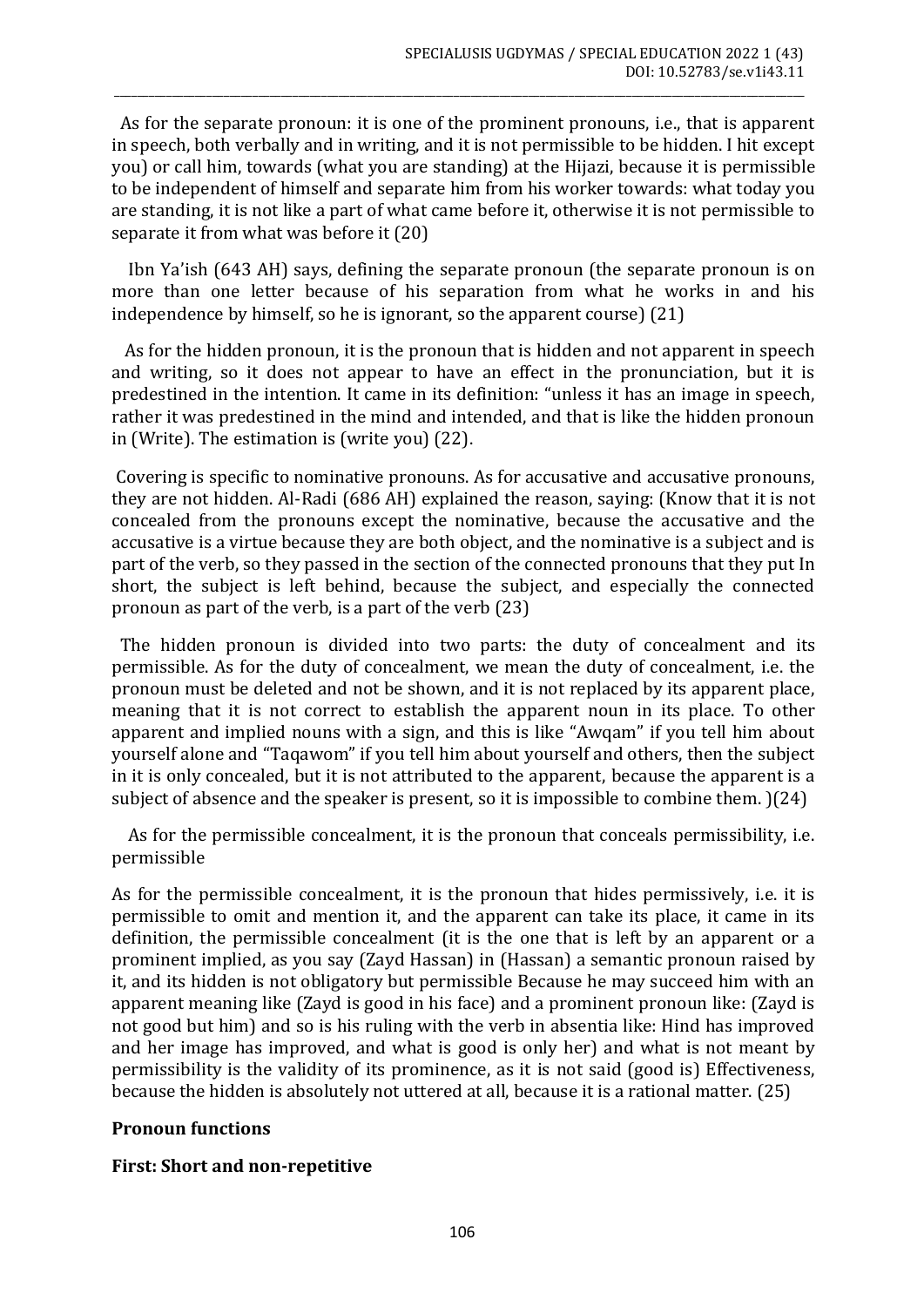The benefit of pronouns in general is abbreviation, which is the main purpose of their use, as the pronoun sings from mentioning the apparent nouns and replaces them with the integrity of the meaning, and if it were not for it, it would have been prolonged with the appearance of repetition. (26) He replaces the apparent nouns and dispenses with their repetition, and Al-Suyuti (911 AH) says (And the origin of the pronoun is to be shortened, and for this reason the Almighty's saying (God has prepared for them forgiveness and a great reward) Al-Ahzab / 35, the appearance of twenty words) if he brings them (27) ) which was mentioned in the same previous verse (Verily, the Muslim men and women, the male and female believers, and the believing women....has been prepared for them...) and if the intended name was repeated, that would have gone with the beauty of the style and the coherence of its language.

\_\_\_\_\_\_\_\_\_\_\_\_\_\_\_\_\_\_\_\_\_\_\_\_\_\_\_\_\_\_\_\_\_\_\_\_\_\_\_\_\_\_\_\_\_\_\_\_\_\_\_\_\_\_\_\_\_\_\_\_\_\_\_\_\_\_\_\_\_\_\_\_\_\_\_\_\_\_\_\_\_\_\_\_\_\_\_\_\_\_\_\_\_\_\_\_\_\_\_\_\_\_\_\_\_\_\_\_\_\_\_\_\_\_\_\_\_\_\_\_

## **Second: affirmation**

 Emphasis is one of the functions of the pronoun, brought to enable the meaning in the same addressee, including the use of the separation pronoun that benefits the emphasis, which the Kufics call (a pillar) because it supports the speech, meaning it strengthens and confirms it, and it also benefits the confirmation of the sentence because of the increase in linkage (28).

An example of that is the Almighty's saying (they returned to themselves and said, "It is you who are the unjust." (Al-Anbiya': 64) The pronoun (you) came to confirm the pronoun connected to the name (Indeed) that they did not blame for their soul, and they were not blamed for what they said (29).

 Likewise, the Almighty's saying (It is He who sent among the illiterate a Messenger from among themselves, reciting to them His verses) al-Jumu'ah

Ibn Ashour says (beginning of the sentence with the pronoun of the name of majesty indicates the strengthening and confirmation of this ruling, meaning that the Prophet is inevitably sent from God Almighty) (30)

#### **Third: glorification and exaltation**

 The plural pronouns require that the One who has partners speak them, so they denote the plural and the plural, and the Great One, who has attributes, speaks of them.

 There is no doubt that God Almighty is characterized by the attribute of greatness, so if God Almighty tells about Himself with this attribute, it is a true attribute that agrees with its description.

 We have found in the Noble Qur'an verses in which God Almighty mentions Himself sometimes in the singular form and sometimes in the plural form that necessitate the glorification that he deserves, such as the Almighty's saying: We sent (and revealed) to glorify and glorify him.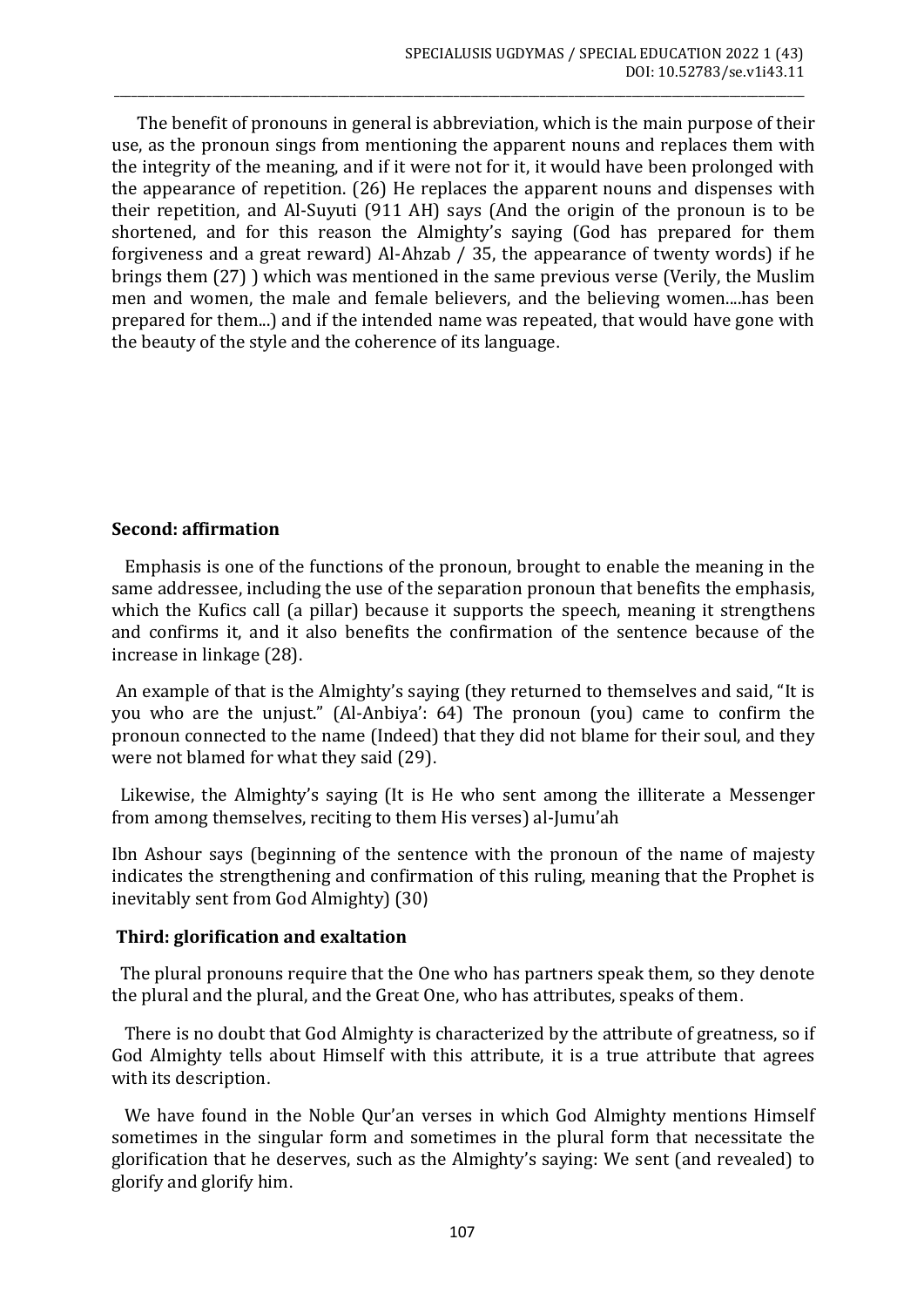And sometimes the pronoun comes to glorify the matter (implied) and to exalt it towards the Almighty's saying (When the earth shakes it, its earthquake) Al-Zalzalah/1. 32), the earth is constantly exposed to earthquakes, but that promised one is unparalleled and unparalleled

\_\_\_\_\_\_\_\_\_\_\_\_\_\_\_\_\_\_\_\_\_\_\_\_\_\_\_\_\_\_\_\_\_\_\_\_\_\_\_\_\_\_\_\_\_\_\_\_\_\_\_\_\_\_\_\_\_\_\_\_\_\_\_\_\_\_\_\_\_\_\_\_\_\_\_\_\_\_\_\_\_\_\_\_\_\_\_\_\_\_\_\_\_\_\_\_\_\_\_\_\_\_\_\_\_\_\_\_\_\_\_\_\_\_\_\_\_\_\_\_

And from that is also the saying of the Most High (Indeed, We sent it down on the Night of Decree) Al-Qadr/1, and the distraction in (We sent it down) refers to the Qur'an, which is what most scholars and commentators mentioned despite the fact that it was not mentioned earlier. (33) And Al-Zamakhshari (538 A.H.) says: "He came with his pronoun without his apparent name as a testimony to his cleverness and dispensation of warning against him." (34)

## **Fourth: Connecting the sentences**:

 **The pronoun has a profound effect on the construction and cohesion of the text, as it is considered one of the most important links that connect speech to each other within the text. In fact, grammarians looked at other means of connection as a proxy for the pronoun on the assumption that the pronoun is the original in the connection (35).**

 **And Ibn Hisham had mentioned the links of the sentence, and he mentioned the first link, which is the pronoun, and he said: (It is the original, and therefore it is linked to it, mentioned as (Zida struck him), and omitted (Indeed, these two will be witches) Taha / 63 (36).**

**Dr. says. Al-Dhawi Khawaldiya (What makes the literary text in general based on this architectural, artistic and creative structure are the tools of** consistency**, the most important of which are the present means, namely: pronouns, and nominative nouns ... that weave semantic relations between the constituent elements of the literary text) (37) and examples of linking between speech The Almighty's saying (or do you have a book in which you study 37 that in it you will have the choice) (Al-Qalam / 38) in which the repetition of (in it) is noted. It was intended to link the sentence with the one before it.**

 **The link may be by repetition that dispenses with the mention of the pronoun linking towards the Almighty's saying (The Damaging, due to the intent of the noun in the name of exaggeration, and in parallel with that of the Almighty's saying (And the companions of the right are the companions of the oath) Al-Waqi'ah / 27, and the Almighty's saying:**

## **Fifthly, the clothes:**

 **This is evident in the example of the Almighty's saying: "The hearts of that day will be humbled, and their eyes will be humbled." Al-Nazi'at 8,9. Because its owners wanted (39(**

**Sixth: Alert and wake up:**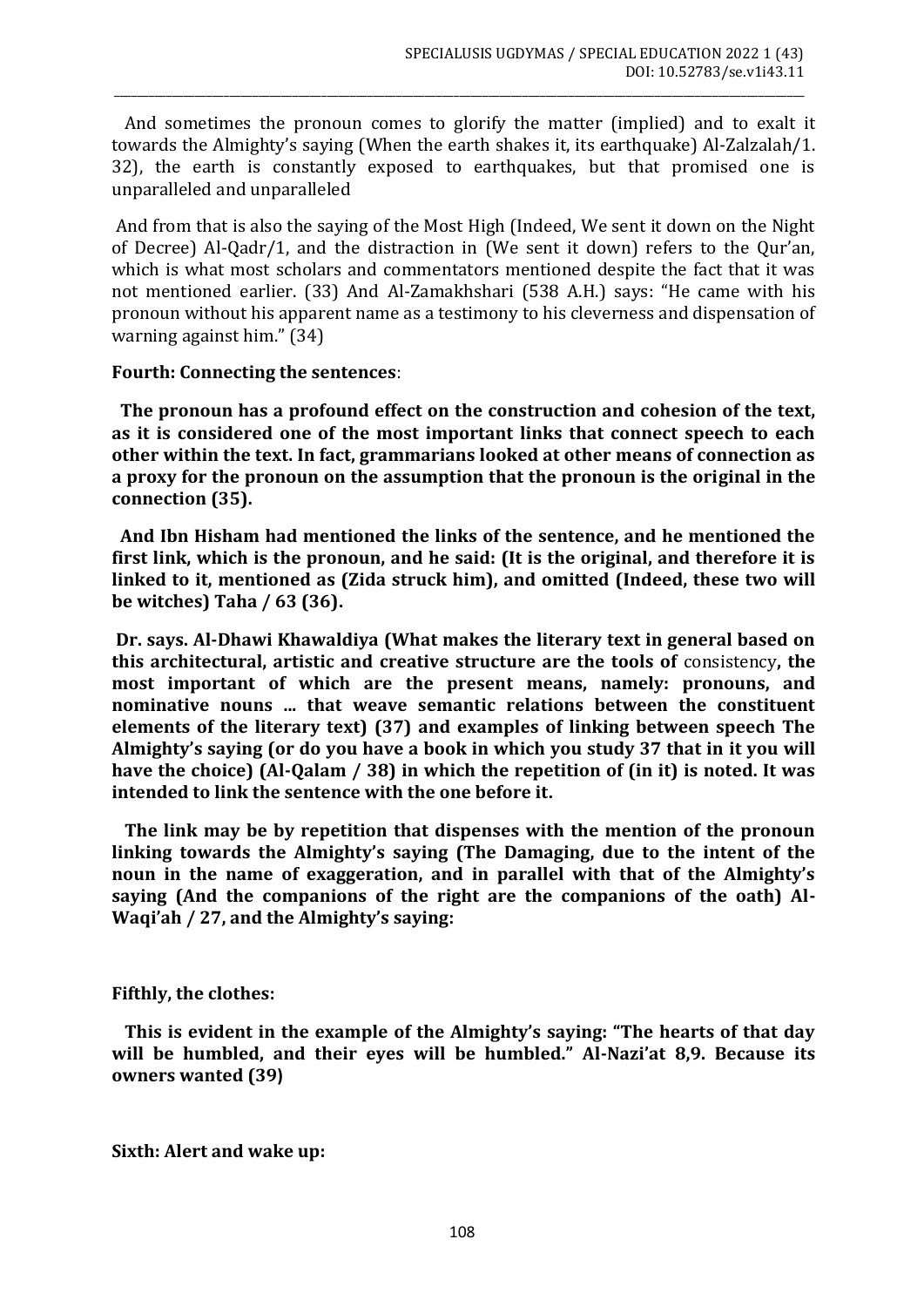**This is evident in the style of paying attention, which means (transferring speech from one style to another in order to compliment and turn the listener around and renew his activity and protect his mind from boredom and boredom by perpetuating one style) (40). Al-An'am / 61, in this noble verse he turned, and he (and sends to you) and the principle (them) and the benefit from it is warning and awakening. (41)**

\_\_\_\_\_\_\_\_\_\_\_\_\_\_\_\_\_\_\_\_\_\_\_\_\_\_\_\_\_\_\_\_\_\_\_\_\_\_\_\_\_\_\_\_\_\_\_\_\_\_\_\_\_\_\_\_\_\_\_\_\_\_\_\_\_\_\_\_\_\_\_\_\_\_\_\_\_\_\_\_\_\_\_\_\_\_\_\_\_\_\_\_\_\_\_\_\_\_\_\_\_\_\_\_\_\_\_\_\_\_\_\_\_\_\_\_\_\_\_\_

**The concept of (the return of conscience) in the Arabic language**

 **Oud in Language is: Return, came in the right: (returned to him returns return promises: Return) (42), and this is the language of the interpretation, saying God, and whoever returns, then they are the owners of the Fire, they will abide therein (Al-Baqarah/275). It (the noun replaced by the pronoun). (43)**

 **These three terms (the return, the reference, and the interpreter) are used in the pronoun for the apparent noun.**

 **As for the reason for the pronoun's need for a return, it is known that pronouns are ambiguous nouns that need to be removed from their ambiguity and ambiguity. Without knowing the return of conscience(44)**

 **The ambiguity and ambiguity in the pronouns vary, the most ambiguous and ambiguous is the third person pronoun, as it precedes the pronoun of the speaker who is present in the speech expressing himself and precedes the addressee as well because it is intended by the speaker in the speech and may be present in the place of speech or not, as for the third person pronoun indicates To a destination outside the place, Abu Hayyan says: (The first person's conscience and the second person's conscience are explained by observation, and as for the absent person's conscience, it is disgraced from witnessing, so it needs to explain it) (45).**

 **Al-Radi says: (The third person's pronoun requires the interpreter to come before it, because he put it in a knowledge not of himself, but because of what is related to him.**

**It is not necessary for the pronoun to go back to an apparent noun directly, rather it is permissible for the pronoun to go back to what the pronoun used before it, so that there are multiple pronouns for one apparent noun.**

**The original in the oud of conscience is that it returns to a mentioned advanced, and it may return to a late, or it may return to an unmentioned one, which is what we will discuss in the upcoming investigations.**

**The second topic: (the return of conscience) according to a mentioned applicant**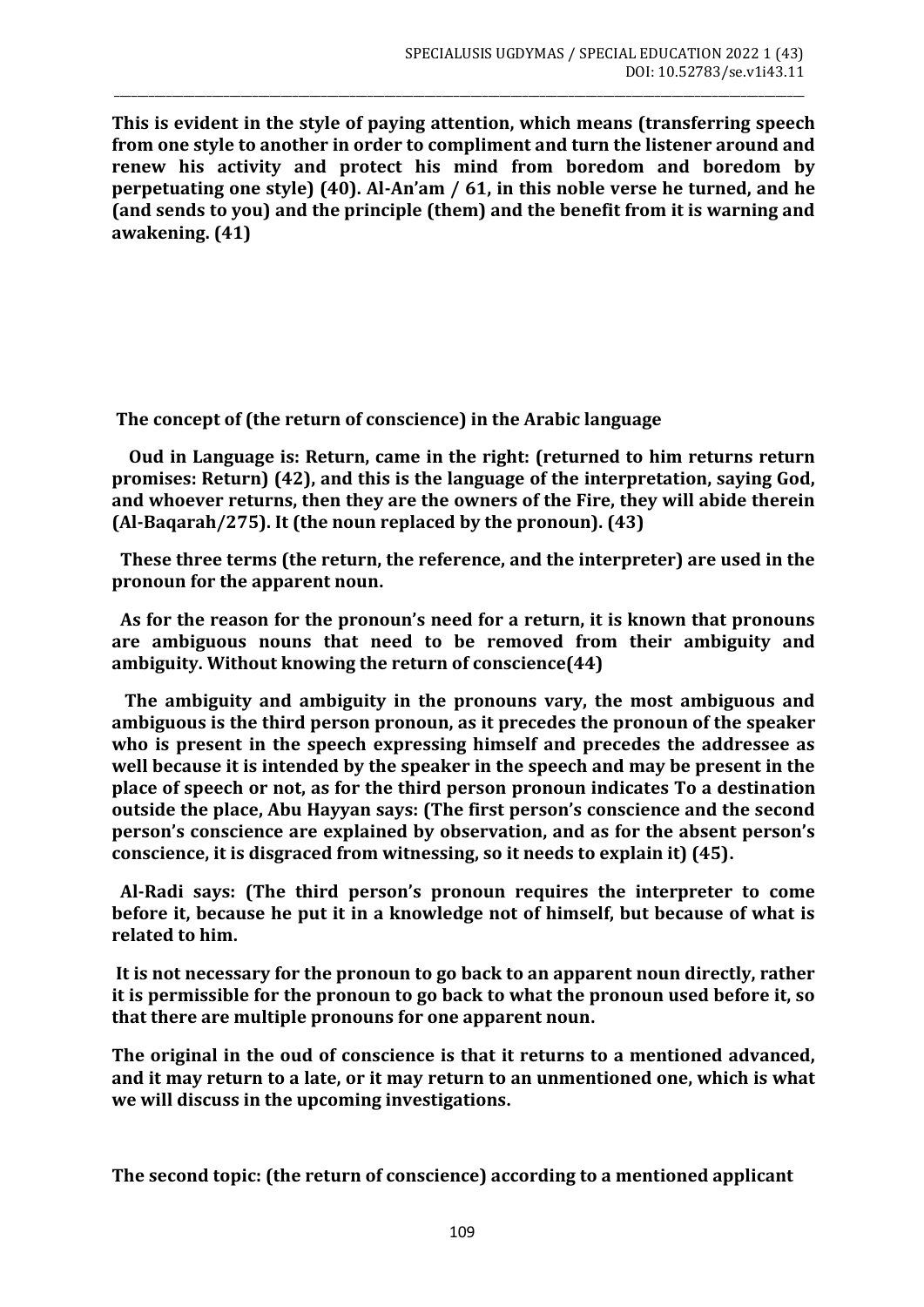By the aforementioned return, we mean that which was mentioned clearly with its pronoun before the pronoun, and this aforementioned aforementioned return may be the closest precedent, or it may be on some of the applicant, or it may refer to one of the hosts and other cases.

\_\_\_\_\_\_\_\_\_\_\_\_\_\_\_\_\_\_\_\_\_\_\_\_\_\_\_\_\_\_\_\_\_\_\_\_\_\_\_\_\_\_\_\_\_\_\_\_\_\_\_\_\_\_\_\_\_\_\_\_\_\_\_\_\_\_\_\_\_\_\_\_\_\_\_\_\_\_\_\_\_\_\_\_\_\_\_\_\_\_\_\_\_\_\_\_\_\_\_\_\_\_\_\_\_\_\_\_\_\_\_\_\_\_\_\_\_\_\_\_

#### **First, return the conscience to the one who comes closest to it**

 Grammarians and commentators have unanimously agreed - despite their different expressions - that if two or more nouns precede the pronoun and each of them is valid to explain the pronoun, the pronoun is the closest to the two, unless there is evidence that makes it to another.

 Ibn Malik (762 AH) said (If one pronoun is mentioned after two and onwards, it is made for the closest), (47) and Al-Razi said (604 AH): (The pronoun returns to the nearest of origin is obligatory) (48). Al-Suyuti (911 AH) said: (The rule: the original is to return to the closest mentioned) (49)

 An example of this is the saying of the Most High: (It is He who made the sun a ray of light and the moon a light, and ordained for him

 Another example of the repetition of the conscience on the most recent precedent is what came in the Almighty's saying (It is not righteousness that you turn your faces towards the east and west...

 This is the rule, and this is the general line in returning the pronoun to the closest mentioned one, and it does not refer to anything else unless a presumption is found to distract it from that.

 Al-Radi said in Sharh al-Kafia: (And I know that if two things come forward from what is suitable for interpretation, then the interpreter is the closest and only about: Zaid and Bakr came to me and I hit him: i.e. I hit a virgin. I made the conscience return to the scholar, not to the ignorant, even if he is the closest, because man honors the learned, not the ignorant.

 The presumption is very important and it is the reliable in understanding speech and it has priority, not only in the subject of pronouns, but also in many grammatical rulings.

#### **Secondly - Returning the conscience to some of the applicants**

 In the Arabic language, the pronoun may come back to some of its predecessor, for example, what came in the Almighty's saying (God enjoins you regarding your children $\equiv$ for the male is like the fortune of two females) Al Nisa / 11. On one of the two parts, the Almighty's saying (in your children) was as strong as what he said about your male and female children) (51)

 Another example of the repetition of the conscience on some of the foregoing is what came in the Almighty's saying (and divorced women lie in wait by themselves for three recitations.... And their husbands are more entitled to it) (Al-Baqarah 2:28) On the divorced women, and this is understood from the context of the speech because the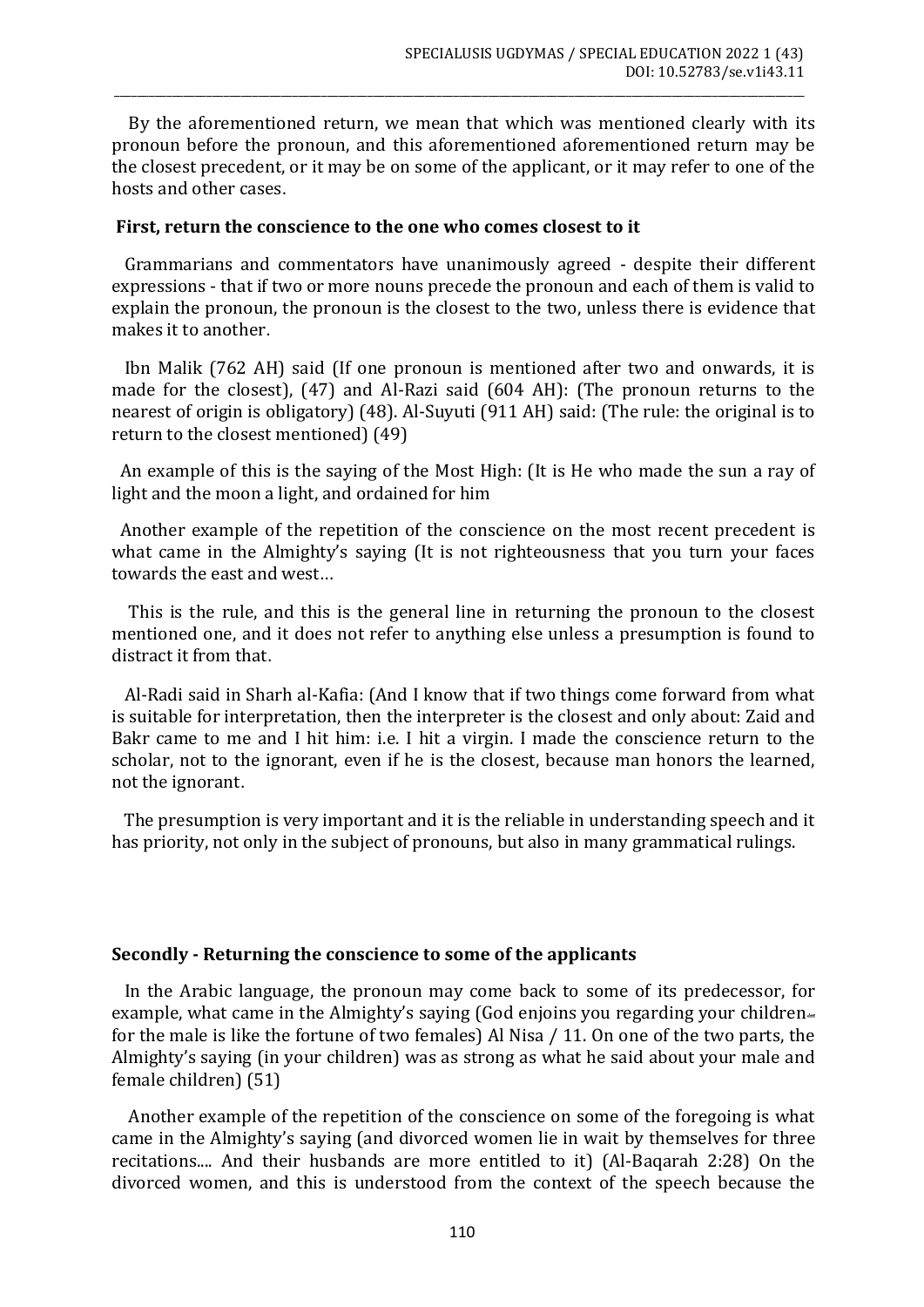divorced women here are the subject of the hadeeth, and they are the ones to whom his statement (by their reply) is valid.

\_\_\_\_\_\_\_\_\_\_\_\_\_\_\_\_\_\_\_\_\_\_\_\_\_\_\_\_\_\_\_\_\_\_\_\_\_\_\_\_\_\_\_\_\_\_\_\_\_\_\_\_\_\_\_\_\_\_\_\_\_\_\_\_\_\_\_\_\_\_\_\_\_\_\_\_\_\_\_\_\_\_\_\_\_\_\_\_\_\_\_\_\_\_\_\_\_\_\_\_\_\_\_\_\_\_\_\_\_\_\_\_\_\_\_\_\_\_\_\_

 And from that also what was stated in the Almighty's saying: "Then look at your food and your drink, and it has not gone wrong." Al-Baqarah/259. As it was said, look at your food, it did not go well. (53)

Based on that, it can be said that if the pronoun is "no", then it can be dispensed with and it is sufficient to mention the part, as it denotes the whole, just as the whole denotes the part.

## **Third: Returning the conscience to the one who is farthest away**

 The pronoun may return to the one before it the farthest if there is a clear linguistic evidence that can be relied upon, for example in the Almighty's saying (And if they see commerce or pastime, they disperse to it) Friday / 11 The pronoun in (to her) returned to the pronoun in the proof of trade and it is the farthest from that. and reference(54)

 And likewise, the Almighty's saying (And if it is a man or woman who inherits a lineage, and he has a brother or sister) al-Nisa 12

 And the pronoun can refer to the more distant mentioned also, in consideration of the place in which it was mentioned, and an example of this is what came in the story of Abraham (peace be upon him), where the Almighty said: (And Abraham said to his people, "Worship God" (Al-Ankabut: 16), and then said after that, "So he cursed him." / 26 Then he said (And We bestowed upon him Isaac and Jacob, and We placed in his offspring prophecy and the Book) Al-Ankabut / 27. (55)

## **Fourth: Return the pronoun to (added or genitive**)

 If it is found in the speech added and added to it, then the principle in the pronoun is that it returns to the added, because it is the one who is talking about it.

 Professor Abbas Hassan, in his book (Al-Nahw Al-Wafi), gives an example of the repetition of the pronoun on the accusative, and he says: (You say (I took care of the cover of a book I chose) so the continuous pronoun (T) in (I took care of) refers to the accusative, which is the word (cover) taking into account the most) (56).

 An example of the pronoun returning to the genitive is the Almighty's saying (and if you count the grace of God, you cannot count it) Ibrahim 34. The pronoun in (the one who watered her) refers to the added, which is (the she-camel) (57).

 And the pronoun (the genitive) may refer to the words of the Most High, "Then look at the God of Moses, and I think he is a liar." Forgiver / 37. Ascendant) Al-Jinn 17. The pronoun in (walks) refers to the person who turns away from the remembrance of his Lord, and he is (the genitive) in the word (Lord) and does not refer to the added (Lord). (58)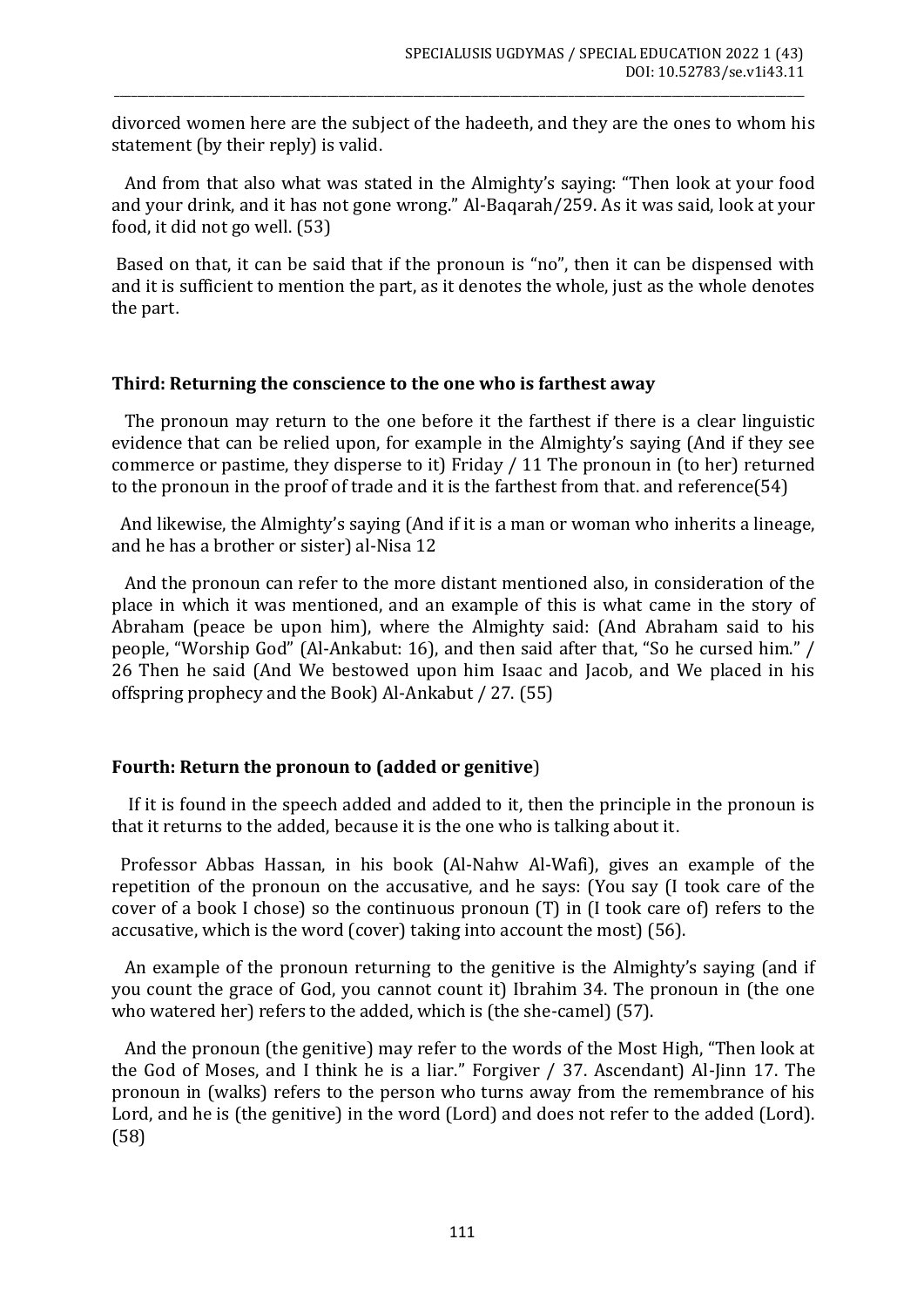Or it may be possible to return the pronoun to the accusative or genitive, if the meaning is possible, as in the Almighty's saying (And you were on the brink of a pit of fire, then He saved you from it) Al-Imran 103, because the pronoun in (from the lip) can refer to (from the pit). And he may return to the pit and it is added to it, so if he rescues them from the pit, he has rescued them from the brink of the pit, because he has healed it from it (59).

\_\_\_\_\_\_\_\_\_\_\_\_\_\_\_\_\_\_\_\_\_\_\_\_\_\_\_\_\_\_\_\_\_\_\_\_\_\_\_\_\_\_\_\_\_\_\_\_\_\_\_\_\_\_\_\_\_\_\_\_\_\_\_\_\_\_\_\_\_\_\_\_\_\_\_\_\_\_\_\_\_\_\_\_\_\_\_\_\_\_\_\_\_\_\_\_\_\_\_\_\_\_\_\_\_\_\_\_\_\_\_\_\_\_\_\_\_\_\_\_

## **The third topic - returning the conscience to the late**

 By late return we mean what came (late in pronoun), or (late in rank without the pronunciation) or (late in word and rank)

 If the return is late (in word and rank), then the grammarians almost unanimously agree that the pronoun is not correct in it, such as (her servant hit Hind's neighbor), (it is not permissible to submit because (Hind) is the latter of the rank) just as the owner of the pronoun (Hind) and what the pronoun relates to are different in the factor in them. So (Ghulam) is actually a nominative (beat), as for (Hind) it is an addition. To explain the pronoun with the genitive). (60)

 But if the return is (late in pronoun and ahead in rank) or (late in rank than in pronunciation), then these two types almost agree on the validity of the pronoun on them, and my agencies:

The first - towards (hit his servant Zaid), so the return (Zayd) is a late subject, and the pronoun is connected to the predicate object, (his servant), and from it is the saying of Jarir:

 came the caliphate, or was it decreed for him, just as his Lord came to Moses with decree.

 The pronoun connected to the object (Lord), refers to the subject (Moses), and it is late for the intention of the introduction; Because it is preceded in rank over the object of it. (61)

 And this issue was referred to by Ibn Malik (by saying: (and it spread towards: He feared his Lord Omar). Ibn Aqil (H) explained what Ibn Malik wanted, and he said: (It is common in Lisan Al Arab to introduce the pronoun that includes a pronoun back to the late subject).

 As one day he was climbing a rock to weaken it, but he did not harm it, and he weakened his antler's horn

And this is towards (feared his Lord Omar), so (his Lord) is an object, and it included a pronoun that goes back to Omar and he is the subject. And if it is late, verbally (62)

An example of this is the Almighty's saying: "So he sensed in himself the fear of Moses" Taha / 67. The pronoun in (himself) refers to the latter in the pronunciation, which is (Moses), but he is advanced in rank because he is active. The Almighty (and the criminals are not asked about their sins) Al-Qasas / 78, the pronoun in (their sins) refers to a later one, which is (the criminals), but it is advanced in rank because it is an active representative.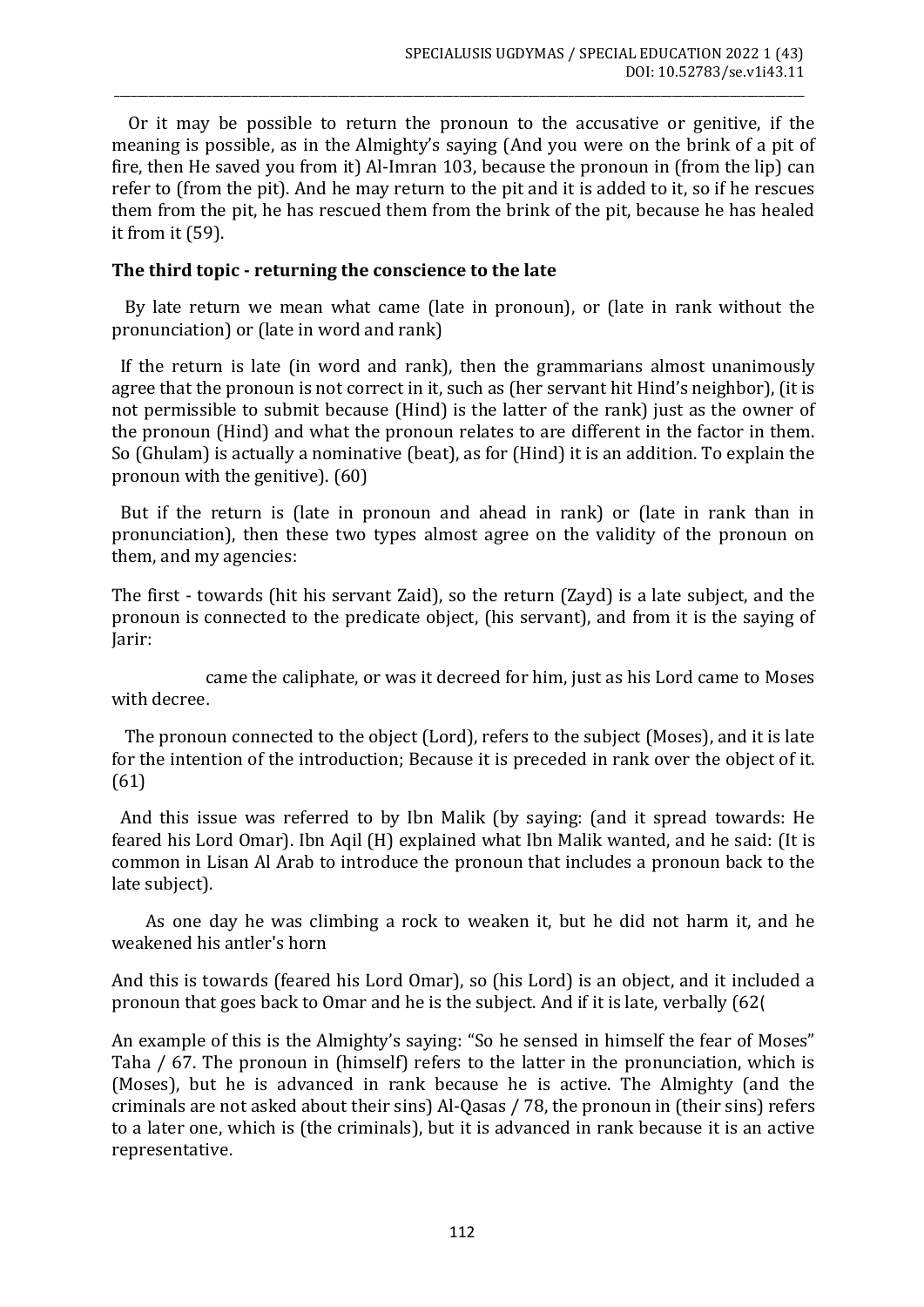The second - towards: (Zayd hit his boy), the accusative pronoun in (Ghulamah) returns to the object (Zayd), and it is advanced in the pronunciation and is late in rank; Because the rank of the subject is next to the rank of the subject.

\_\_\_\_\_\_\_\_\_\_\_\_\_\_\_\_\_\_\_\_\_\_\_\_\_\_\_\_\_\_\_\_\_\_\_\_\_\_\_\_\_\_\_\_\_\_\_\_\_\_\_\_\_\_\_\_\_\_\_\_\_\_\_\_\_\_\_\_\_\_\_\_\_\_\_\_\_\_\_\_\_\_\_\_\_\_\_\_\_\_\_\_\_\_\_\_\_\_\_\_\_\_\_\_\_\_\_\_\_\_\_\_\_\_\_\_\_\_\_\_

 An example of this is the Almighty's saying (and when his Lord tested Abraham with words) Al-Baqarah 124. Because his pronoun connects with the subject of the latter, and it is presented so that the pronoun does not return to the latter in word and rank. And appreciation: (And when his Lord tested Abraham).

Ibn Atiyah (541 AH) said: (It is given to the subject, for interest, since the Lord is afflicted with a known subject, and the listener is only interested in who is afflicted, and the pronoun of the object is connected to the subject of the subject) is the subject of the subject (63).

 The truth is that the examples and evidence that linguists mention about the pronoun returning to a later in the pronunciation, whether it is earlier or later in rank, are few. Going back to what is before the pronoun, as the pronoun should precede what it is intended for, but it goes back to what is after it or goes back to something that is not mentioned, it is little and often behind it is rhetorical jokes, as is the case with (the pronoun of concern) it benefits the glorification and glorification of the meaning (64)

## **Second - doer yes and bad**

The doer of yes and bad comes in three cases  $(65)$ 

- 1- To be a noun defined by alif and lam, towards (yes, honest creation).
- 2- To be added to what is in it (the) towards (the wretched character of a person is lying).

3 - That it be a hidden pronoun, interpreted with an indefinite noun after it, focused on discernment, towards (yes, sincerity) and this third case is what concerns us, because discernment is the interpreter later than the pronoun.

 It is attached to (yes) and (miserable) what took place in praise and slander as (bad) and every triple verb is transformed into (verb) by joining the eye as (good) and (great), so you use the use of (yes and bad).

 What concerns us also from the one who is singled out for praise and slander is to express news for a beginner whose assessment has been omitted (him) or someone else, says Dr. Muhammad Abu Musa (and among the images in which the pronoun is interpreted with a delay from it is their saying: (Yes, a man of Zaid) if Zayd is considered an initial predicate omitted, because the subject of (yes) is a pronoun returning to an ambiguous object like the appearance in (yes man), meaning that it has no specific meaning, This ambiguity is explained by the sentence mentioned after H (He is Zaid) (66).

 And an example of that is what came in the Almighty's saying (they have neither knowledge of it nor their forefathers, a word has grown old, that comes out of their mouths before their mouths/5). It is an implied one that is explained by what follows it, which is discrimination (67).

Al-Samin Al-Halabi mentioned in "Al-Durr Al-Masoon fi 'Ulum Al-Kitab Al-Munnoun" that the actor (Kabart)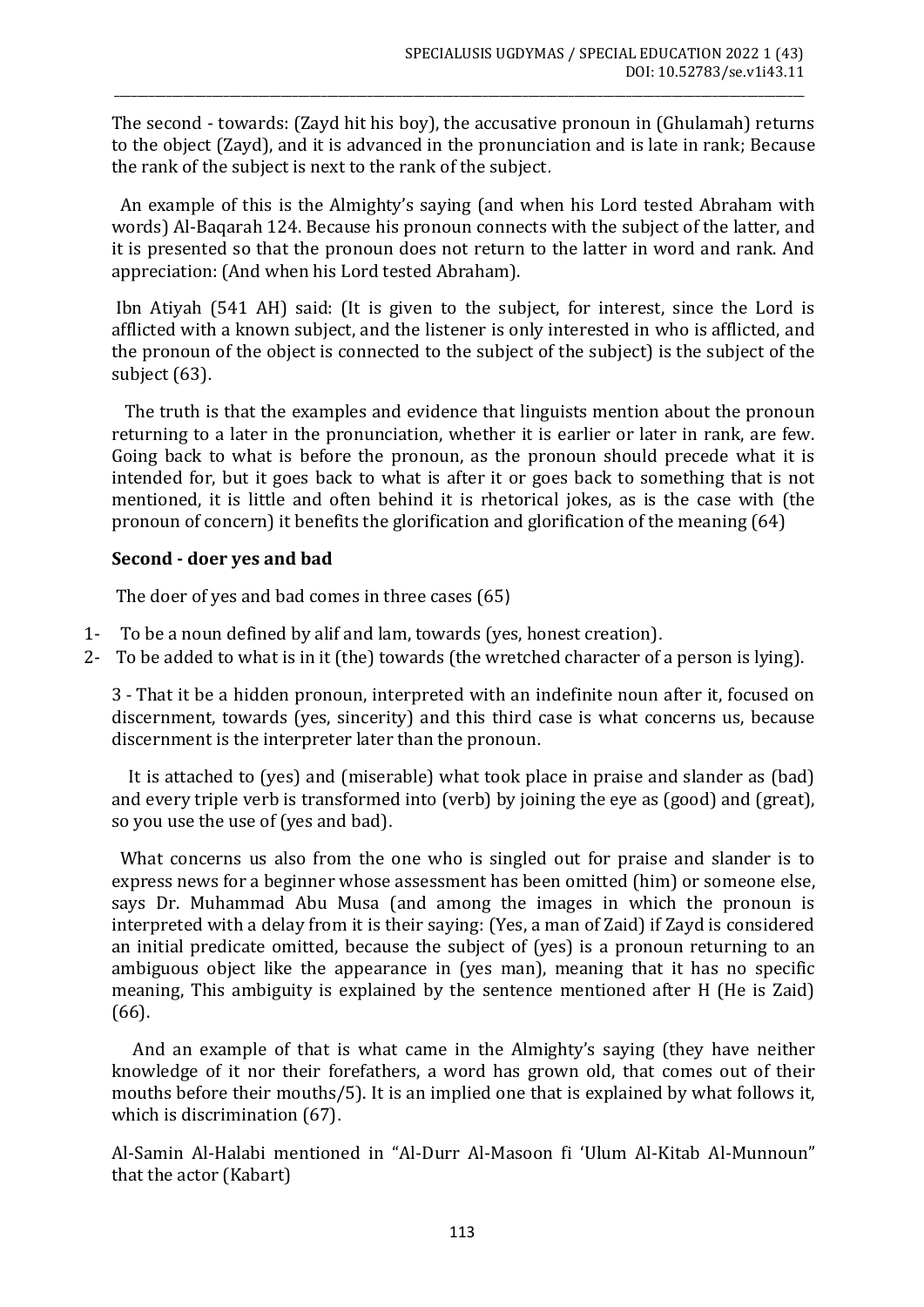) An implied reference to their statement that is understandable from his saying (they said, "God has taken") that is, his statement was enlarged, and (a word) that was focused on discrimination" (68).

\_\_\_\_\_\_\_\_\_\_\_\_\_\_\_\_\_\_\_\_\_\_\_\_\_\_\_\_\_\_\_\_\_\_\_\_\_\_\_\_\_\_\_\_\_\_\_\_\_\_\_\_\_\_\_\_\_\_\_\_\_\_\_\_\_\_\_\_\_\_\_\_\_\_\_\_\_\_\_\_\_\_\_\_\_\_\_\_\_\_\_\_\_\_\_\_\_\_\_\_\_\_\_\_\_\_\_\_\_\_\_\_\_\_\_\_\_\_\_\_

 Another example is the saying of the Most High: "Evil is the example of the people who denied Our revelations, and themselves were wronging themselves." Al-A'raf/177 ) . Abu Hayyan mentioned that (bad) when it used the use of (bad) its provisions were applied to it, and (for example) (a distinction of the pronoun that is subject in (bad), which is explained by this distinction, and it is one of the pronouns that is explained by what follows (69)

 But if the specific is a recent subject and (yes) is an advance news, then it does not enter into this section because the subject pronoun then reverts to the specific (70).

## **Thirdly, the return in the conscience of the matter**

 The subject pronoun is an absent pronoun that comes at the beginning of the predicate sentence indicating the intention of the speaker. It is called the pronoun of the matter and the hadith if it is masculine, as the Almighty says (Say: He is God the One) The eyes are not blinded (Al-Hajj / 46) and the estimation of the story (Do not blind the eyes), and the pronoun of the matter is necessary in the singular, so there is no duality or plural in it because it is a metaphor for (affair and story) and they are singular, and the difference between it and the pronouns is that it is not sympathetic to, nor affirmed, nor altered (71).

 The grammarians unanimously agreed that the subject pronoun comes its interpretation in the sentence that comes after it and they mentioned conditions for the sentence in which the pronoun of the subject is interpreted, which is that it is declarative, neither is the interpretation of construction, nor the imperative, and that its parts are declared, and it is not permissible to omit part of it, because it was brought to confirm it, and to exaggerate its meaning, and the deletion is contrary. So.(72)

And (Burgester Aster) mentioned that this pronoun is one of the characteristics of Arabic, as he said (The beginning of the compound nominative sentence, perhaps it was a pronoun for the absent, has nothing to do with the predicate sentence and does not refer to it in it. And this pronoun is only singular and absent because it is used in the context of veneration (73).

 Ibn Khalawayh (370 AH) says in the interpretation of the Almighty's saying (Say: He is God, the One) Al-Ikhlas 1: (Why did you begin with the noun (He) and it was not mentioned earlier? world) and was revealed in response to a people who said to the Prophet (peace be upon him) he told us about God Almighty (Is it gold or silver or musk, then this verse was revealed which one) (74)

 Examples of the relevant pronoun is also what came in the Almighty's saying (And it is forbidden for you to take them out) (Al-Baqarah / 85. The pronoun (is) is the pronoun of the matter, and the sentence after it is a predicate, and it does not need a link. The initiation, which is the subject pronoun, and the sentence after it is a predicate of it, and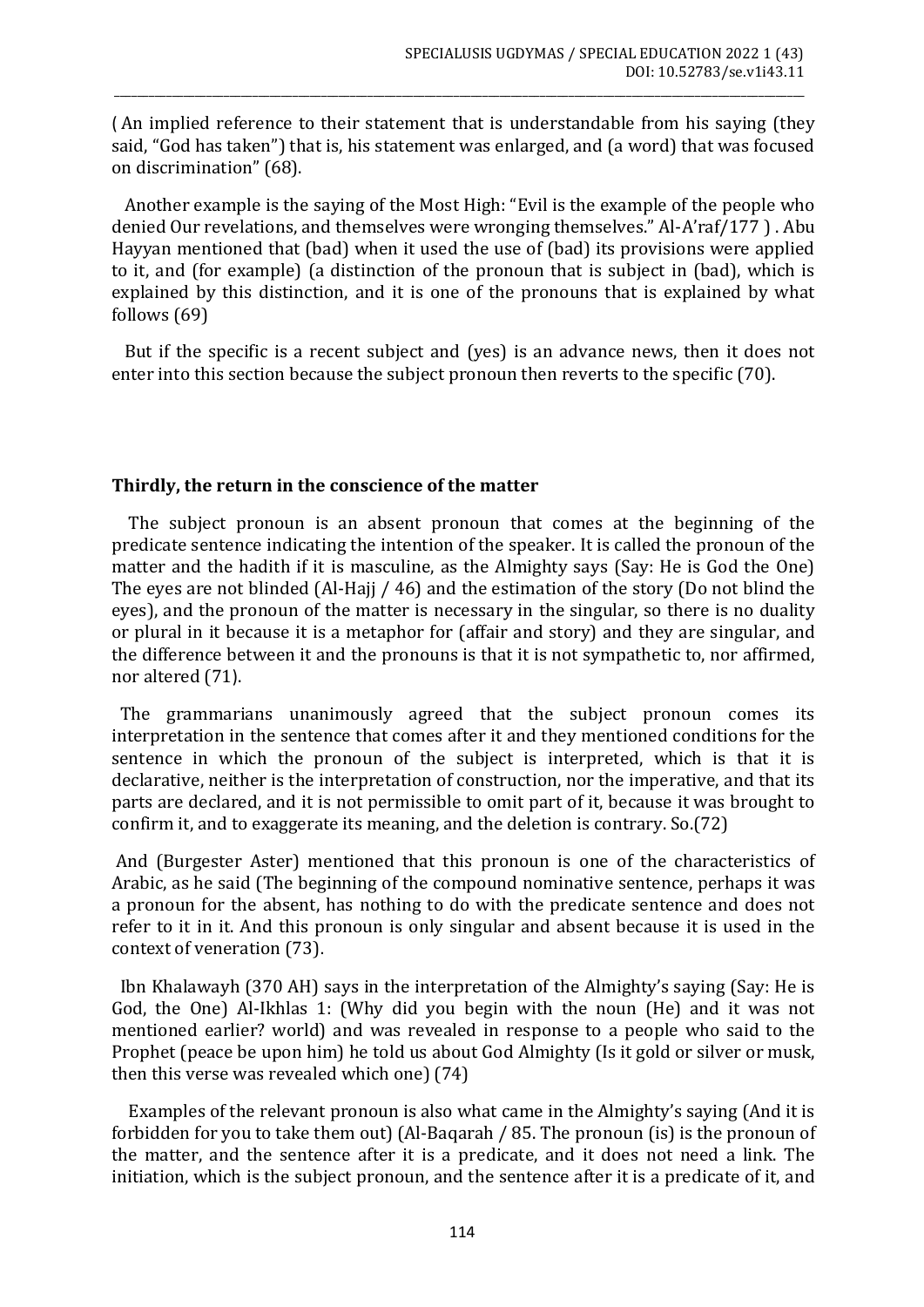its syntax is that (their excerpt) is a predicate and (the mahram) a predicate, and it has a pronoun that returns to the exposition, since the intention is to delay (75).

\_\_\_\_\_\_\_\_\_\_\_\_\_\_\_\_\_\_\_\_\_\_\_\_\_\_\_\_\_\_\_\_\_\_\_\_\_\_\_\_\_\_\_\_\_\_\_\_\_\_\_\_\_\_\_\_\_\_\_\_\_\_\_\_\_\_\_\_\_\_\_\_\_\_\_\_\_\_\_\_\_\_\_\_\_\_\_\_\_\_\_\_\_\_\_\_\_\_\_\_\_\_\_\_\_\_\_\_\_\_\_\_\_\_\_\_\_\_\_\_

 Another example is what was mentioned in the Almighty's saying (And the true promise drew near, so if it was fixed the eyes of those who disbelieved) (Al-Anbiya'/97). Then the eyes were shown to explain it, as the poet said:

 For her father's age, do not say that I am wrong, that Malik bin Abi Ka'b has knocked me down." (76)

Al-Zamakhshari continued Al-Farra' in what he went to, and said: "It is an ambiguous pronoun that (vision) clarifies and explains" (77).

# **The fourth topic: (returning the conscience to something not mentioned)**

By return or reference not mentioned, we mean that which was not uttered, neither prior nor late, but rather it is inferred by verbal or moral clues.

First - the pronoun belonging to the one not mentioned and what indicates commitment

 The origin of the recurring pronoun is to refer to something that is mentioned before it, but this principle may be contradicted by the fact that the interpreter of the pronoun is not mentioned in the sentence, but it is understood and indicated by the things in the sentence such as commitment, knowledge of it, context, and event.

 Al-Zarkashi (794 AH) said, in the course of his talk about the interpreter of the pronoun, (and that it may not be mentioned in the sentence, but it indicates commitment, as the self-confidence in the Almighty's saying: "If it wasn't for when it reached the throat" (Al-Qiyamah 26) The self-consciousness, for the indication of the remembrance of the throat and the Throat over it) (78)

Likewise, Abu Hayyan mentioned that the pronoun in the Almighty's saying (No, when it reaches the Thrace) refers to (the soul) with the meaning of the context of the speech.

Perhaps one of the evidence that the grammarians mention in their books in this section is the saying of Hatim al-Ta'i:

 My mother does not sing riches about the boy if she is saddled one day and the chest is tired of her

The pronoun in (by it) refers to the soul, and this was understood from the mention of the rattle and the tightness of the chest with it (80).

 An example of this type of oud is the saying of the Most High (Indeed, We sent it down on the Night of Decree) Al-Qadr / 1, The pronoun in (We sent it down) refers to the Qur'an, and it is not mentioned because it is known and famous. Almighty, (Indeed, We sent it down.. the verse), then he said: It means the Qur'an) (81) which is what al-Zarkashi also went to, as he sees that the return in this verse is not mentioned, but is indicated by (obligation) (82).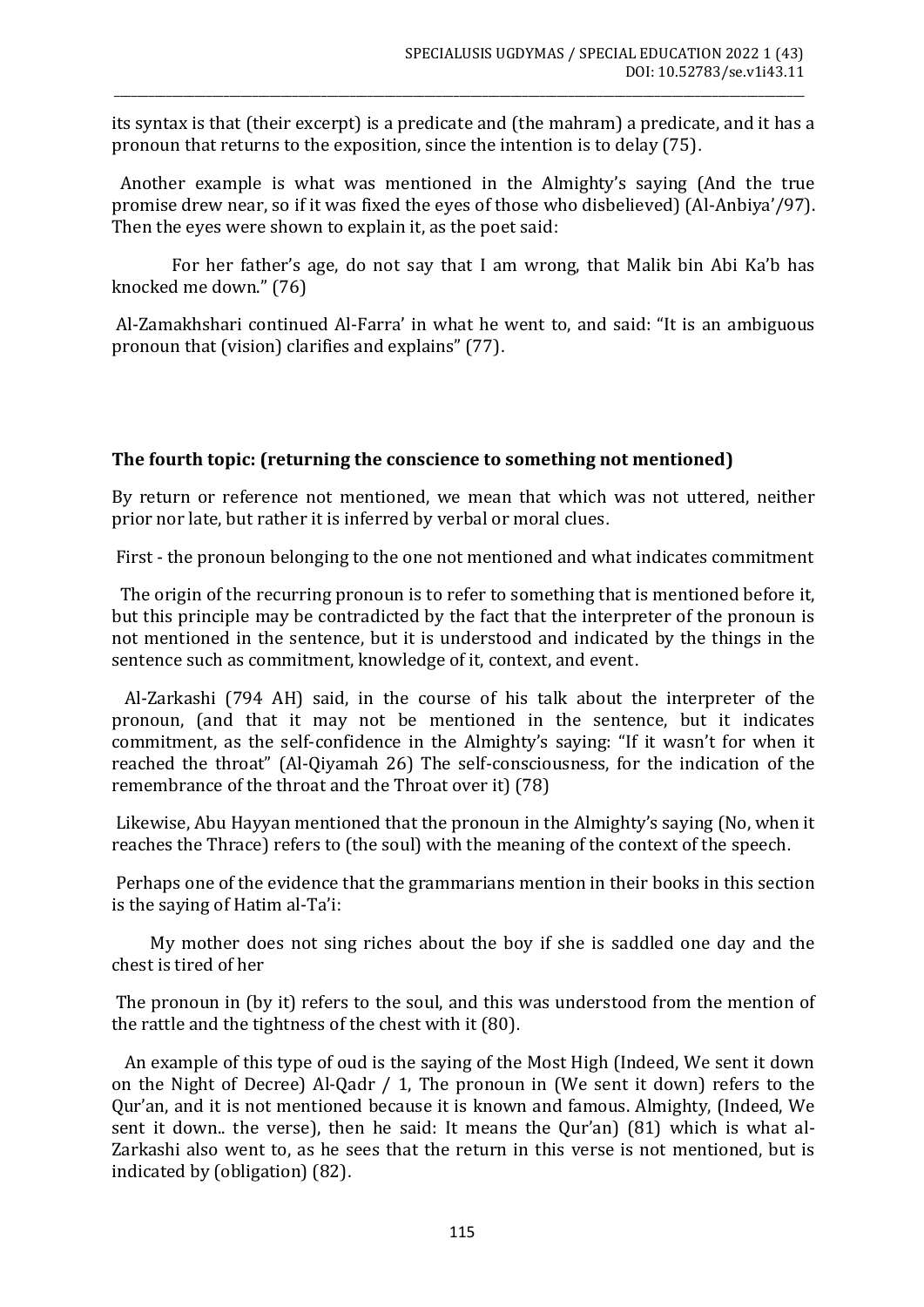And the same is also said in the Almighty's saying: (Then he caused a soaking with it and settled with it all together) Al-Adiyat / 4. (83)

\_\_\_\_\_\_\_\_\_\_\_\_\_\_\_\_\_\_\_\_\_\_\_\_\_\_\_\_\_\_\_\_\_\_\_\_\_\_\_\_\_\_\_\_\_\_\_\_\_\_\_\_\_\_\_\_\_\_\_\_\_\_\_\_\_\_\_\_\_\_\_\_\_\_\_\_\_\_\_\_\_\_\_\_\_\_\_\_\_\_\_\_\_\_\_\_\_\_\_\_\_\_\_\_\_\_\_\_\_\_\_\_\_\_\_\_\_\_\_\_

 And in the Almighty's saying: "So whoever is pardoned from his brother in something, then he follows it with kindness and pays it to him with kindness." Al-Baqarah/82, Al-Zarkashi went to: It necessitates well-being, as it suffices to mention, and the distraction from (to him) is restored to him (84).

And in the Almighty's saying: "So whoever fears a testator's perversion or sinfulness, reconcile between them." Al-Baqarah 2:82.

) Obviously, the pronoun refers to (the recommended one), as the word (the testator) indicates that, when he mentioned the concept of the discourse that there is a bequest for him as it was said in his saying (and performed to him) meaning: to the healer to signify (whom he was pardoned), and from him what he sang fur:

# **And I don't know if I make a land I want good, which of the two will help me?**

He said: Which of them has the pronoun returned to (good and evil), and if the mention of evil did not precede it, but it preceded the good, and there is an indication of (evil), because they are intertwined in the mind (85).

 Not mentioning the reference explicitly must have a rhetorical purpose behind it, for in the Almighty's saying (Those to whom We have given the Book, they know it as they know their children) Al-Baqarah/146. A mention is made of him because the speech indicates him and the listener is not confused, and such a thing is arrogance and a notice that he is famous and that he is a known knowledge without information" (86).

## **Second: Return the pronoun to the intelligible source of the verb**

 The pronoun comes in the sentence, but it does not refer to an interpreter in the sentence mentioned, but it may be implicitly understood from one of the existing words, such as the Almighty's saying: "Be just, it is closer to piety." Al-Ma'idah 8. (87)

Likewise, the Almighty's saying: (And do not eat of that over which the name of God has not been mentioned, and that it is immorality) Al-An'am / 121. (It is as if it was said that he did not mention the name of God over him in himself, as an exaggeration.) (89)

 Another example of the return of the pronoun to the intelligible source of the verb is the Almighty's saying (O you who have believed, do not take my enemy and your enemy as allies... Do not take it (i.e., whoever does that after the prohibition and warning has strayed from the soundness of the torrent) (90).

 Specifying the infinitive by mentioning with the verb denotes the source and the time, because (its indication of the infinitive is stronger, as its indication of time differs, and it is correct that its indication of it is completely invalidated, and as for its indication of the source, that is not correct in it)  $(91)$ 

And Abu Hayyan mentioned here that the pronoun in such a position refers to the infinitive of the verb, and it is the same meaning if I say: by including on or on the source understood from the verb, because the verb includes the infinitive and the time.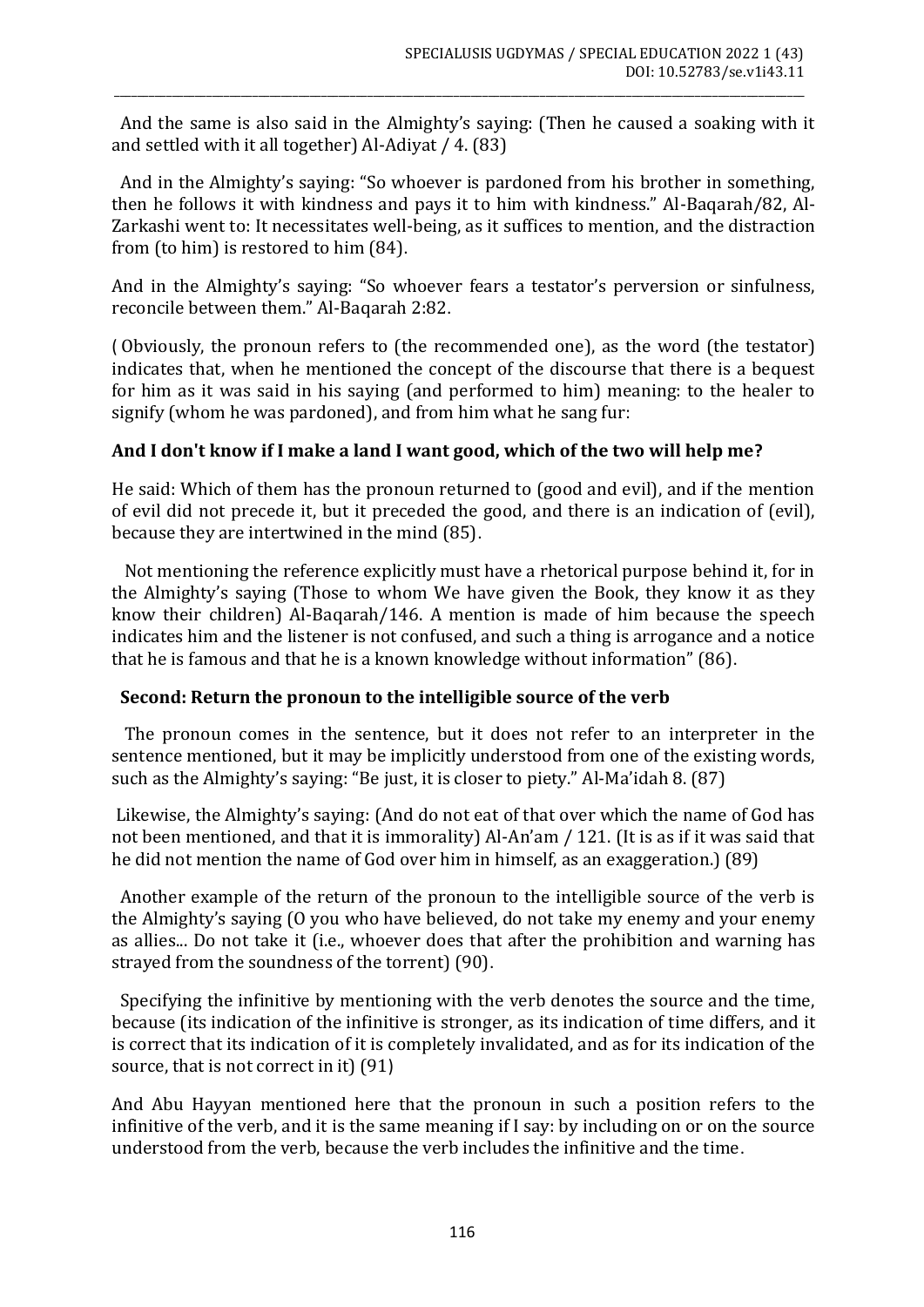And from the poet's saying: And if you are asked about goodness, know that it is goodness that is bestowed upon it by the Most Gracious

\_\_\_\_\_\_\_\_\_\_\_\_\_\_\_\_\_\_\_\_\_\_\_\_\_\_\_\_\_\_\_\_\_\_\_\_\_\_\_\_\_\_\_\_\_\_\_\_\_\_\_\_\_\_\_\_\_\_\_\_\_\_\_\_\_\_\_\_\_\_\_\_\_\_\_\_\_\_\_\_\_\_\_\_\_\_\_\_\_\_\_\_\_\_\_\_\_\_\_\_\_\_\_\_\_\_\_\_\_\_\_\_\_\_\_\_\_\_\_\_

The pronoun in (she) refers to the issue because it is part of the meaning of (I was asked) (92).

## **Third: Return the conscience to the meaning**

The conscience may be due to the meaning of the return, an example. .(93(

And the like of that is also the saying of the Most High: (Did you not come to them with the evidence of what is in the first scriptures... And if it were We, We would have destroyed them with a torment from before him, because there is a meaning between it (before it) and the evidence for it is between them?

And from that is also the saying of the Most High: (And you were not with them when they cast their pens) Al-Imran / 44 On what the meaning indicated, i.e., and I did not have the disputants, as he said, so they soaked with it, i.e. in the place."  $(95)$ 

And from that also is the saying of the Most High, (Like those who kindled a fire... they do not see) Al-Baqarah 17. The pronoun in the word (around him) returned to the word (who) and the two pronouns returned in (their light) and (leaving them) in the plural with the meaning (96).

## **Fourth: Return the conscience to what is indicated by the senses**

 The pronoun may return to what is indicated by a sense, as it may dispense with mentioning the noun to which the pronoun refers to what indicates it by a sense of being known, towards the Almighty's saying (He said, "She sought me for myself") Yusuf/26, and the Almighty's saying: To (the woman of the dear) and no explicit mention has been made of her, then it is evidenced by a sense, and similar to it is the Almighty's saying (one of them said, "Father, hire him) Al-Qasas / 26. (97)

Among that is the Almighty's saying (They are asking about the great news) the pronoun in (they are asking) which is the pronoun of the group of the absentees, what is meant by the polytheists, and he was not mentioned in this speech, but they were mentioned repeatedly in the Qur'an, so they became known by the intention of some of his vague pronouns (98).

#### **Fifthly: Returning the pronoun to an interpreter, denoted by the context**

 The context has a great impact on understanding and determining the recurrence of the pronoun, especially in the pronouns that differ in their affiliation. There may be a dispute regarding the recurrence of a pronoun related to other pronouns other than it,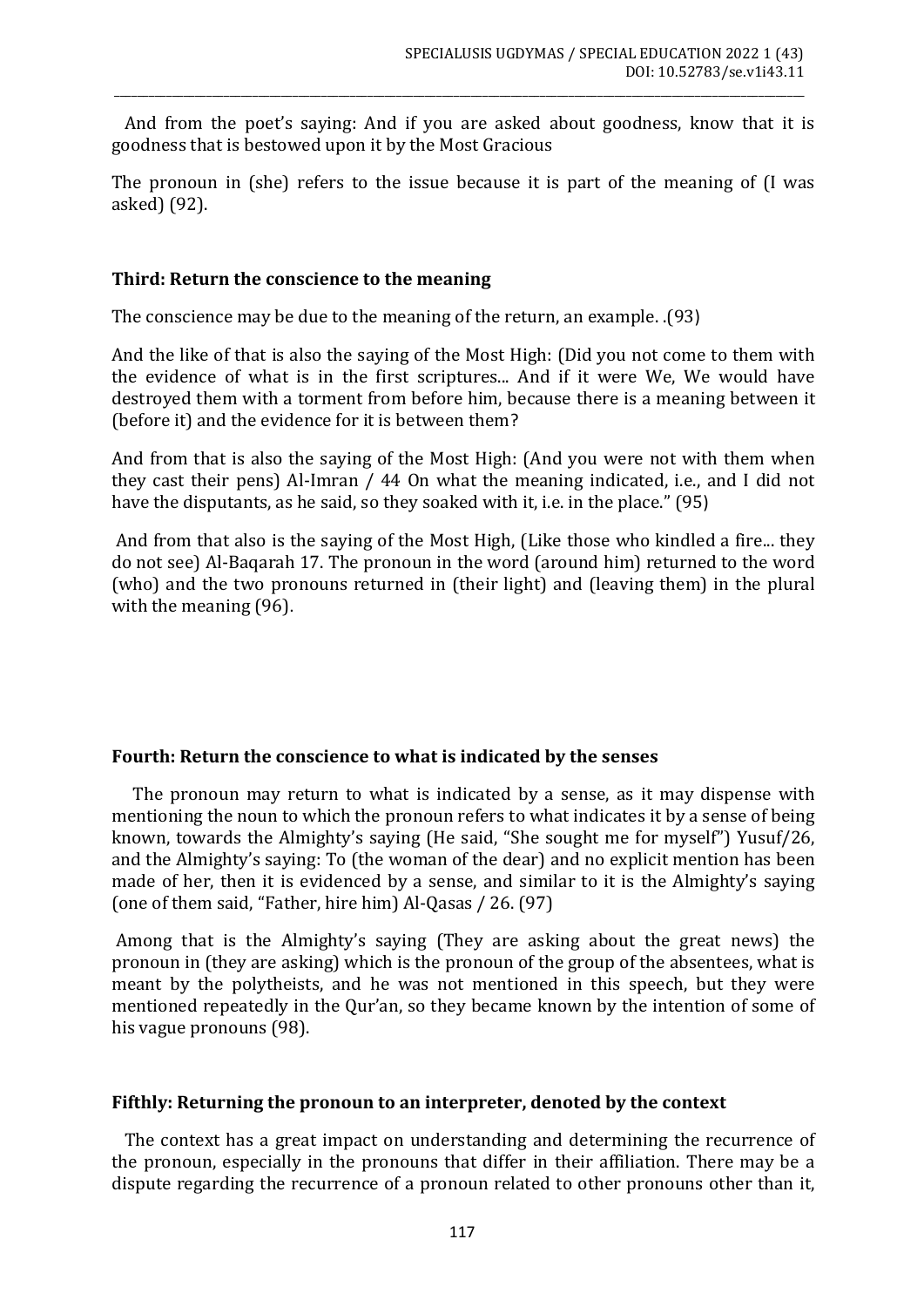so the repetition that maintains the consistency of these pronouns is more likely. Return it to different, and Al-Zarkashi says (If pronouns meet, then it is possible to refer them to one, then it is better than returning them to different) (100) because the difference leads to dispersal.

\_\_\_\_\_\_\_\_\_\_\_\_\_\_\_\_\_\_\_\_\_\_\_\_\_\_\_\_\_\_\_\_\_\_\_\_\_\_\_\_\_\_\_\_\_\_\_\_\_\_\_\_\_\_\_\_\_\_\_\_\_\_\_\_\_\_\_\_\_\_\_\_\_\_\_\_\_\_\_\_\_\_\_\_\_\_\_\_\_\_\_\_\_\_\_\_\_\_\_\_\_\_\_\_\_\_\_\_\_\_\_\_\_\_\_\_\_\_\_\_

 And an example of that is the Almighty's saying (Indeed, man is to his Lord as a kind 6 and he is a witness to that 7 and it is for the love of goodness that he is strong in strength 8) 6) The commentators regarding the return of the pronoun in (it) in his saying (and he is a witness to that) have two sayings:

The first: It is a pronoun that refers to the Lord Almighty, because the basic principle in the pronoun is that it refers to the closest mentioned, which is the Lord Almighty, and the meaning is (and that God is a witness to that).

 , Al-Razi said (and this is more appropriate, because the pronoun refers to the nearest mentioned and the closest here is the wording of the Lord Almighty, and this is like a threat and a rebuke to him from sin, in that he counts his deeds) (101)

The second saying: It is a pronoun that refers to man, as Ibn Ashour sees, because the reference for the pronoun in the word ( his Lord) is in the verse before it, and it is the Almighty's saying: Then it is the saying of the Most High

(And indeed, the love of good is intense) It is related to the human being as well, and therefore it is better that what is between them will also return to the human being until the successive pronouns in the same context unite on one thing, and these pronouns are un Another example of the repetition of the pronoun and its identification through the context of speech is what came in the interpretation of the Almighty's verse: (Those who devour usury do not stand except as it does... And his command is to the authority of Abu Al-Hayyan/Al-Baqarah 275 in his saying: Al-Baqarah 2:75) (His command) refers to the ultimate, and it is in the sense of comforting him, and extending his hope for good, as you say: His command is to obedience, goodness, and a place of hope, justifying what he went to by saying: (as the context of the conversation with him) (103)

## **Conclusion:**

The research reached a number of results, the most important of which are

 1 -The term pronoun has settled into a visual term, while the Kufics call it the metonymy and it is more general and comprehensive than the term pronoun. Dr. Mahdi Makhzoumi gave preference to the term Kufic

2- pronouns are ambiguous and ambiguous. He points to an intent outside the maqam, so I need to explain it

3- The pronoun in the text comes back and explains all the cases of its return, the pronoun may come as an explanation and return to the aforementioned preceding, and it may come to the later, and it may also come to the closest to it, and it may come to the other than mentioned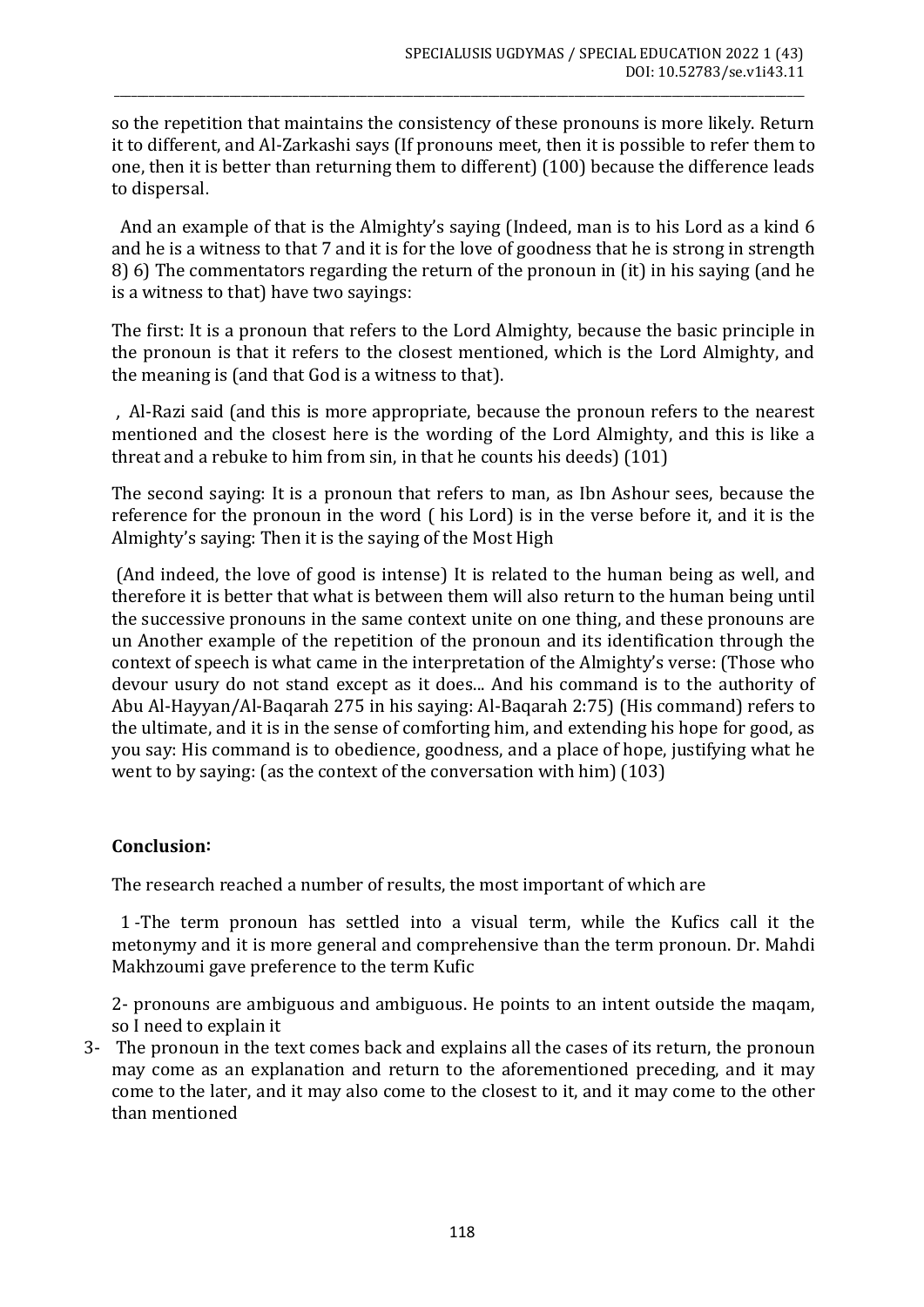4 -The issue of the recurrence of the pronoun is not subject to definitive, fixed rules, as it is primarily governed by the meaning, which makes the pronoun return to the nearest or farthest mentioned or to the unmentioned or to the later.

\_\_\_\_\_\_\_\_\_\_\_\_\_\_\_\_\_\_\_\_\_\_\_\_\_\_\_\_\_\_\_\_\_\_\_\_\_\_\_\_\_\_\_\_\_\_\_\_\_\_\_\_\_\_\_\_\_\_\_\_\_\_\_\_\_\_\_\_\_\_\_\_\_\_\_\_\_\_\_\_\_\_\_\_\_\_\_\_\_\_\_\_\_\_\_\_\_\_\_\_\_\_\_\_\_\_\_\_\_\_\_\_\_\_\_\_\_\_\_\_

5- Returning the pronoun to a masculine is more important than returning to a concept

6- If there are two or more repetitions of the pronoun, and it is not likely that the pronoun will return to any of them - that is, the meaning requires all of them - then the repetition of the pronoun is more likely; As required by the original.

7 -Sometimes some verbal or moral clues are resorted to in determining the return of conscience to a return, if that return is not mentioned.

8- The grammarians unanimously agreed on the correctness of the pronoun's return on what came (delayed in its pronoun verbally), or (late in rank without the pronunciation).

 9 -The repetition of pronouns has a great impact on the unity and compatibility of texts, as it is a method full of connotations and suggestions, and it also achieves harmony and rhythm

10 -There is a great connection between the issue of the repetition of the conscience and some topics of semantics, such as (brevity) and (presentation and delay), because the pronoun often comes for shortness and brevity in speech, and it may lead to presenting what is entitled to delay; For the purpose of interest and personalization of the applicant.

11 - The context and the maqam have a significant impact on determining the repetition or reference of the pronoun

#### **margins**

1 -Al-Ain, Al-Khalil bin Ahmed 2/120 articles (damer)

2 -See: Language Standards, Ahmed bin Faris 3/290

3 -Lisan Al-Arab, Ibn Manzur 4/491

4 -The intermediate dictionary, the Arabic Language Academy, 544

5- Explanation of the roots of gold in the knowledge of the words of the Arabs. Ibn Hisham, 75

 6 -Explain the paths to Alfiya Ibn Malik, Ibn Hisham 1, / 83 and see: Sharh Ibn Aqil 1 / 88

7 -Explanation of Tas'eel, Ibn Malik, 1/120

8- An adequate grammar, Abbas Hassan, 1/217-218

9- See: From the secrets of language, Ibrahim Anis, 29

10- The Pronoun: Its Structure and Its Role in Syntax, Al-Shazly Al-Hashiri, 71

11- Al-Kitab, Sibawayh, 4 / 127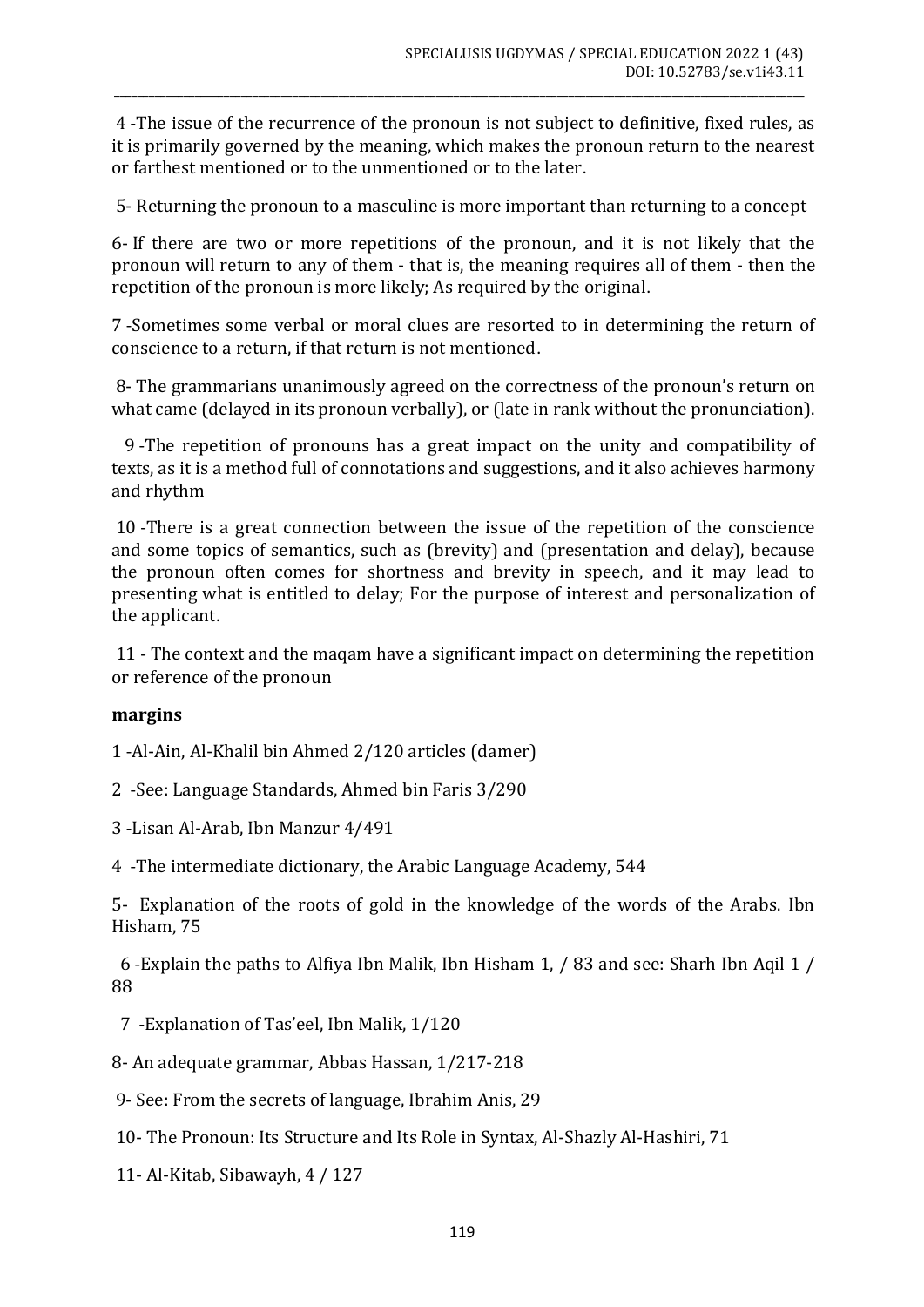- 12- Brief, Radiator, 4 / 280
- 13 -Hama' Al-Hawa'i, Al-Suyuti, 1/194

14- (The Kufa School and its curriculum in language and grammar, Mahdi Al-Makhzoumi, 314

\_\_\_\_\_\_\_\_\_\_\_\_\_\_\_\_\_\_\_\_\_\_\_\_\_\_\_\_\_\_\_\_\_\_\_\_\_\_\_\_\_\_\_\_\_\_\_\_\_\_\_\_\_\_\_\_\_\_\_\_\_\_\_\_\_\_\_\_\_\_\_\_\_\_\_\_\_\_\_\_\_\_\_\_\_\_\_\_\_\_\_\_\_\_\_\_\_\_\_\_\_\_\_\_\_\_\_\_\_\_\_\_\_\_\_\_\_\_\_\_

- 15 (Sharh al-Mofasal, Ibn Yaish, 384
- 16 -(Adequate Grammar Abbas Hassan, 1/219
- 17- (See: Sharh al-Mofasal, 3/101 and clear paths, 1/83
- 18- (Adequate grammar, 1/220)
- 19 (Ibid. 1/221
- 20 (Explanation of the sufficiency of Ibn al-Hajib 1/119)
- 21- (Explanation of the detailed 3 / 108)
- 22 -(The Arabic Lessons Collector, 1/122
- 23 -(Explanation of Al-Kafia, Radhi Al-Din Al-Istrabadi, 1/139
- 24- (Explanation of the detailed 3 / 109)
- 25 (Explanation of the facilitation, 1/121
- 26- (Explanation of the joint 3 / 92)
- 27- (Perfection in the sciences of the Qur'an 1/547
- 28 (See The Collector of Arabic Lessons 1/126)
- 29- Looking at the ocean, Abu Hayyan, 6/299
- 30- Liberation and Enlightenment, Ibn Ashour, 13/207
- 31- (See Sharh Al-Radhi 8/2 and the meanings of grammar, Fadel Al-Samarrai 1/44
- 32- (Look at the document Al-Wajeez 16/347 and look at the ocean sea 8 / 708
- 33 (See: Ruh al-Ma'ani, 3/241
- 34 -(The Scout, 4/273)
- 35 (Arabic Syntax, Muhammad Hamasa Abdul Latif, 190
- 36- Mughni al-Labib, Ibn Hisham, 2 / 98 4

37- (An article entitled (The System of Pronouns in the Noble Our'an, Surat Al-Dukhan as a model, Al-Dhawi Khawaldeh) p. 8

38 -(Al-Tahrir and Al-Tanweer 15/510, and see: Studies of the Style of the Qur'an, Muhammad Abdul-Khaliq Azimah 1/613-623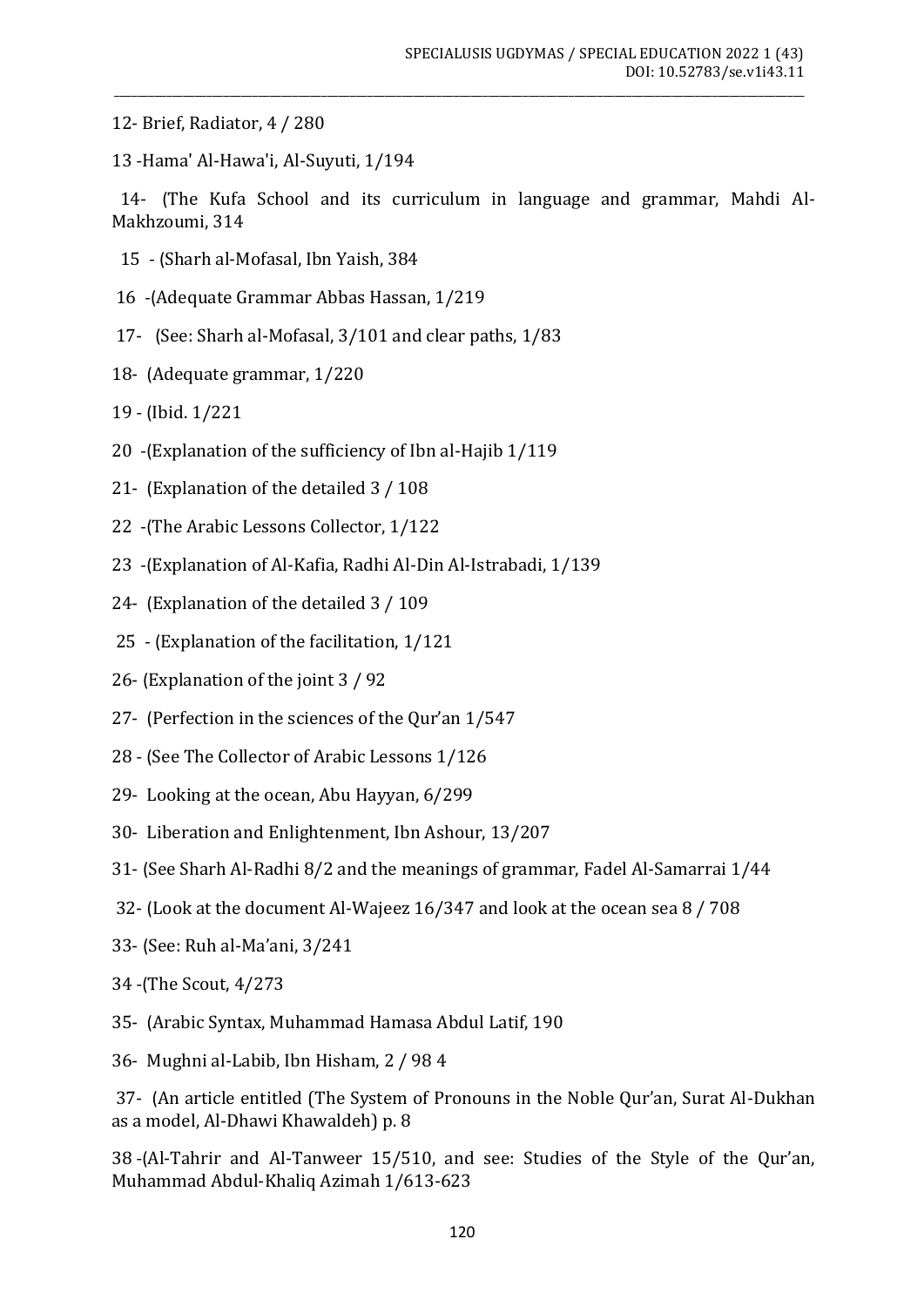- 39- Ocean Sea, 8 / 586
- 40- The proof in the sciences of the Qur'an 3/314
- 41- Ibid. 3/322
- 42- Al-Sihah, Al-Gawhari Article (A and D)
- 43- Proficiency in the sciences of the Qur'an 1/597
- 44- The elite of the Arabic grammar, d. Abdul Karim Bakkar, 98
- 45- Appendix and Supplementation 2/252
- 46- Explanation of Al-Radi on Al Kafiah, 2/406
- 47- Explanation of the ease, Ibn Malik, 1/153
- 48- Keys to the Unseen, called the Great Interpretation, Al-Razi, 13/19
- 49- Perfection in the Sciences of the Qur'an, 1 / 600
- 50- Sharh al-Kafia 2/4, see proof 4/28
- 51- Sea, Ocean 3 / 190
- 52- The spirit of meanings 4 / 221
- 53- Ocean Sea 3/199
- 54- See proof in the sciences of the Qur'an 4/50
- 55- Ibid., 4/ 51
- 56- See the adequate grammar, 1/256
- 57- Perfection 1/508
- 58- The same source, 1/509
- 59- Al-Bahr Al-Moheet 3 / 19, Studies of the Style of the Qur'an 3 / 23
- 60- Explanation of the roots of gold, Ibn Hisham 136
- 61- Ibid., 137
- 62- Sharh Ibn Aqeel 1/493 and the House of the Nightingale Maimon
- 63- Al-Wajeez in the Interpretation of the Glorious Book, Ibn Attia, 1/218
- 64- The reference to the pronoun in the Holy Qur'an, Muhammad Hassanein Sabra, 35
- 65- See: Sharh Ibn Aqeel 3/164 and Jami` al-Durus al-Arabiya 1/85
- 66- Characteristics of the installation, Muhammad Abu Musa, 189
- 67- Ocean Sea 3/259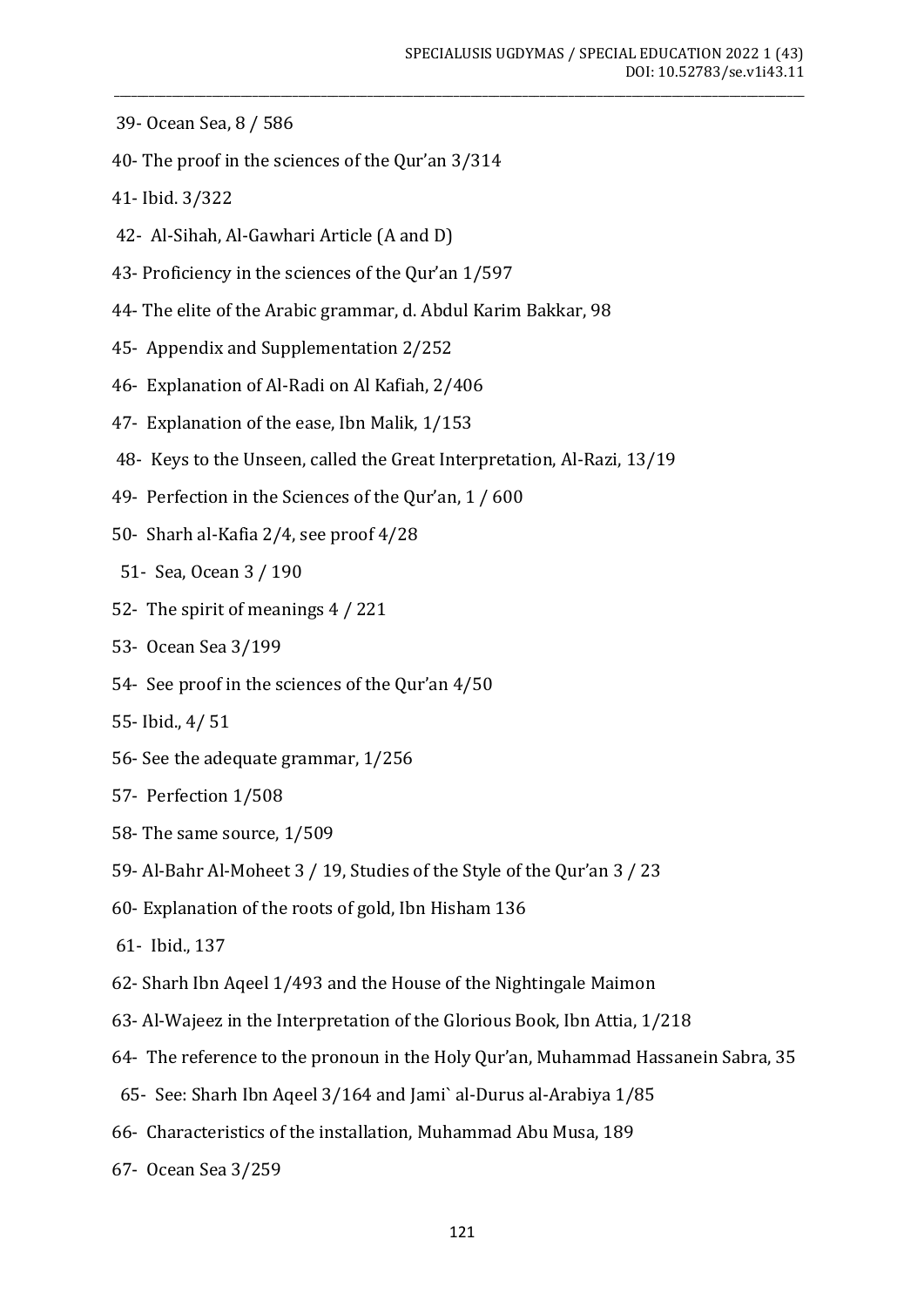- 68- Durr al-Masoon 4/ 7
- 69- Characteristics of the composition, 190
- 70- Ocean Sea, 4/424
- 71- See Sharh al-Kafia 2/27-28 and Ham' al-Hawa'i' 1/61-62
- 72- See analogies and analogies, 2/213-214
- 73- Syntactic development Bergster Asser, 139, and see the meanings of grammar 1/ 61

\_\_\_\_\_\_\_\_\_\_\_\_\_\_\_\_\_\_\_\_\_\_\_\_\_\_\_\_\_\_\_\_\_\_\_\_\_\_\_\_\_\_\_\_\_\_\_\_\_\_\_\_\_\_\_\_\_\_\_\_\_\_\_\_\_\_\_\_\_\_\_\_\_\_\_\_\_\_\_\_\_\_\_\_\_\_\_\_\_\_\_\_\_\_\_\_\_\_\_\_\_\_\_\_\_\_\_\_\_\_\_\_\_\_\_\_\_\_\_\_

- 74- The parsing of thirty surahs of the Qur'an, Ibn Khalawayh, 288
- 75- Ocean Sea,3/85
- 76- Meanings of the Qur'an, Al-Far`a, 2/212
- 77- The Scout 2/584
- 78- The Proof in the Sciences of the Qur'an, 4/31
- 79- The Ocean Sea, 4 / 31
- 80- Explanation of the facilitation 1/174
- 81- Meanings of the Qur'an, 3/258
- 82- Proof 4/31-32
- 83- Liberation and Enlightenment 15/501
- 84- The Proof in the Sciences of the Qur'an, 4/32
- 85- Sea Ocean 2/28
- 86- The Scout 1/321
- 87- The proof in the sciences of the Qur'an 4/31
- 88- Ocean Sea 4/2 ()Tafsir al-Razi 13 / 78
- 90- Al-Wajeez Editor, 15/485
- 91-
- 92- (Explanation of the facilitation 1/175
- 93 -(Dictating what the Most Merciful has bestowed on me 1/134
- 94- (Al-Kashshaf 2/0 56 and studies of the style of the Qur'an 1/55
- 95-Sea Ocean 2 / 479
- 96- (Scout 1/200
- 97-Meanings of Grammar, . 57/1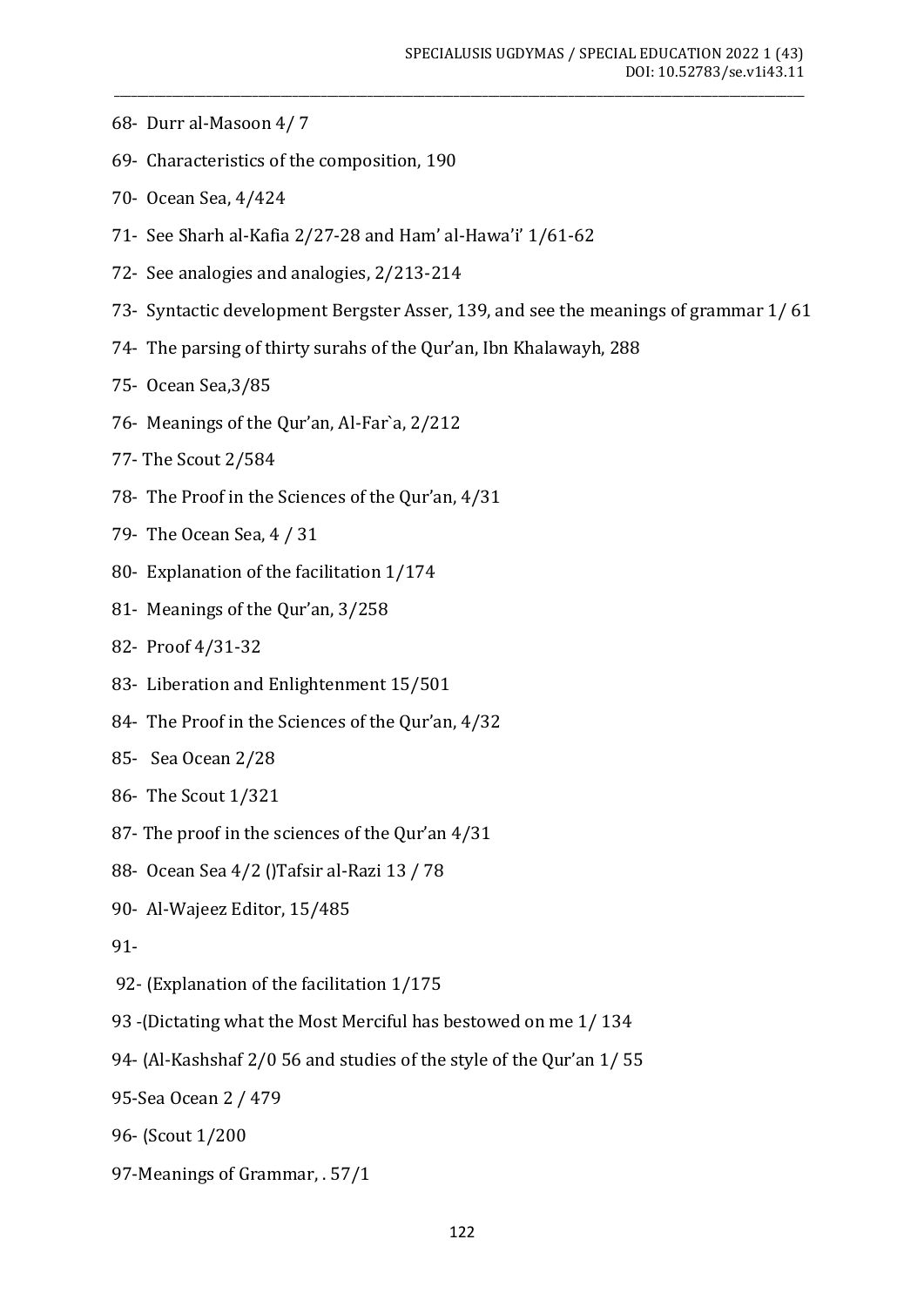- 98- The Great Commentary, 10/290
- 99- Perfection in the Sciences of the Qur'an 1,/509
- 100- Proof 4/25-26
- 101- The Great Interpretation, 11/262
- 102- Liberation and Enlightenment 15 /505

103- Sea Ocean 2/349

## **Sources and references**

## **The Holy Quran**

- [1] Perfection in the Sciences of the Qur'an, Jalal al-Din al-Suyuti (911 AH) by Muhammad Abu al-Fadl Ibrahim Mustafa al-Babi al-Halabi, Cairo 1395 AH, 1975 AD
- [2] The Parsing of Thirty Surahs of the Noble Qur'an, Ibn Khalawayh (370 AH) Dar al-Kutub al-Ilmiyya, Beirut, 1985
- Dictating what the Most Merciful has from the expressions and readings, Abu Al-Baqa Al-Akbari (616 A.H), Dar Al-Kutub Al-Ilmia, Beirut, Lebanon.
- [3] The Lights of Revelation and the Secrets of Interpretation, Nasir al-Din al-Baydawi (691 A.H.) by Muhammad Abd al-Rahman al-Mara'ashli, Beirut, Arab Heritage Revival House, Arab History Foundation (D.T).
- Explain the paths to the Alfiya of Ibn Malik Ibn Hisham al-Ansari, ed. (761 AH) t.a. Muhammad Muhyi al-Din Abd al-Hamid, House of Revival of Arab Heritage, Beirut, 8th edition.
- Clarification in Sharh Al-Mofassal, Ibn Al-Hajeb (646 A.H.) by Ibrahim Muhammad Abdullah, Dar Saad Al-Din for Printing, Dr. T
- Al-Bahr Al-Moheet Abu Hayyan Al-Andalusi (745 AH), edited by Adel Ahmed Abdel-Mawgod, Muhammad and others, Dar Al-Kutub Al-Ilmia, Beirut, 1, 1993.
- [4] The proof in the sciences of the Qur'an, Badr al-Din al-Zarkashi (794 AH) Muhammad Abu al-Fadl Ibrahim, Knowledge Library, Cairo, 2nd edition, 1957
- [5] Al-Tibayan fi Al-Quran, Abu Al-Baqa Al-Akbari (616 A.H.) Tah Ali Muhammad Al-Bajawi, The Revival of Arabic Books
- [6] Liberation and Enlightenment, Muhammad Al-Taher Bin Ashour (1393 AH), Dar Sahnoun Publishing, Tunis, d. T
- Appendix and Supplementation in the Explanation of the Book of Tas'heel Abu Hayyan Al-Andalusi, Challenged by Hassan Hindawi, Damascus, Edition 1, 2002
- Grammatical development, German orientalist Bergster Asser, investigated by Ramadan Abdel Tawab, 2nd edition, Al-Khashqi Library, Cairo, 1994.
- [7] The Arabic Lessons Collector, Mustafa Al-Ghalayini, Beirut, 2nd floor, 1393
- Structure properties, an analytical study of semantic issues, Muhammad Abu Musa, Dar Al-Tadamon Press, Cairo, 1, 1980
- [8] Studies of the style of the Noble Qur'an, Muhammad Abdul-Khaleq Udayma, Dar Al-Hadith, 2004
- [9] Al-Durr Al-Masun fi Al-Ulum Al-Kitab Al-Munnoun, Shihab Al-Din Al-Maarouf Al-Samin Al-Halabi (756 AH) by Ali Muhammad Moawad and others, Dar Al-Kutub Al-Ilmia, Beirut, 1, 1994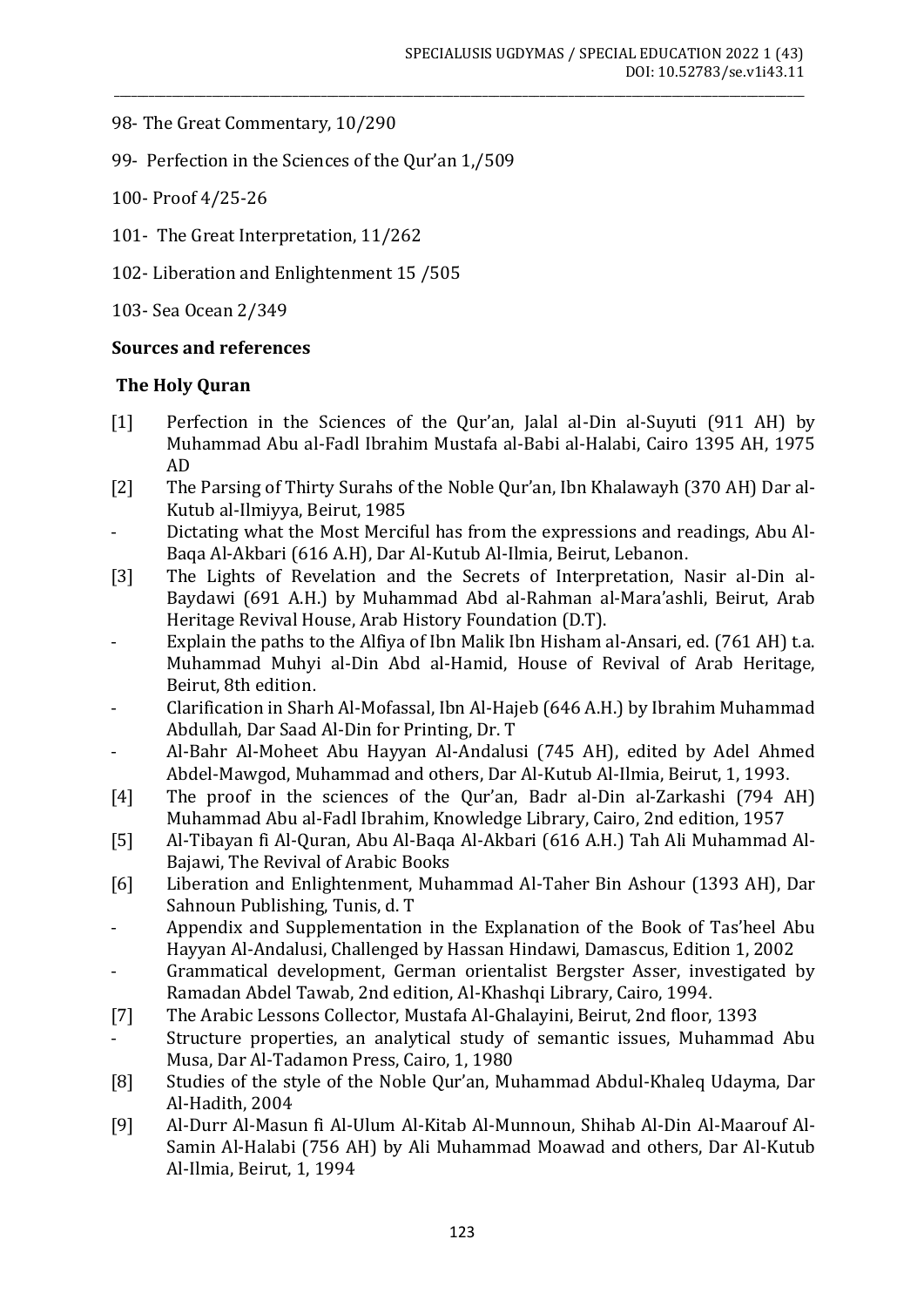[10] The Sign of Structures, Muhammad Mujamed Abu Musa, Dar Al-Ilm, 1399 AH

\_\_\_\_\_\_\_\_\_\_\_\_\_\_\_\_\_\_\_\_\_\_\_\_\_\_\_\_\_\_\_\_\_\_\_\_\_\_\_\_\_\_\_\_\_\_\_\_\_\_\_\_\_\_\_\_\_\_\_\_\_\_\_\_\_\_\_\_\_\_\_\_\_\_\_\_\_\_\_\_\_\_\_\_\_\_\_\_\_\_\_\_\_\_\_\_\_\_\_\_\_\_\_\_\_\_\_\_\_\_\_\_\_\_\_\_\_\_\_\_

- [11] The Spirit of Meanings in the Interpretation of the Great Qur'an and the Seven Repetitions Alusi Shihab al-Din Mahmoud 1270 Ha Tayyid al-Sayyid al-Junayd, 2nd floor, Dar Reviving Arab Heritage, Beirut
- Explanation of Ibn Aqil, Ibn Aqeel (769 A.H.) Tah Muhammad Muhi Al-Din Abdul Hamid Library, Heritage House, Cairo 12 1400 1980
- Explanation of Tas'heel by Ibn Malik, Muhammad Ibn Malik Al-Andalusi (672 AH) Tah Abd al-Rahman al-Sayyid, Dr. Mohamed Badawy, The Anglo-Egyptian Library, I 1, 1974
- [12] Explanation of Al-Kafia, Radhi Al-Din Muhammad Bin Al-Hassan Al-Istrabadi. Correction and Commentary by Youssef Hassan Omar, Qar Younis University Publications (D.T).
- Explanation of the roots of gold in the knowledge of the words of the Arabs, Ibn Hisham al-Ansari, Tah Muhammad Muhyi al-Din Abd al-Hamid, Al-Asriya Library, Sidon, Beirut, 1988
- .Explanation of the detailed, Muwaffaq al-Din Ibn Yaish Ibn Ali (d. 643 AH), d. Emile Yaqoub, Dar al-Kutub al-Ilmiyya, 1st floor, Beirut
- [13] Al-Sahih The Crown of Language and Arabic Sahih, Ismail bin Hammad Al-Gohari (606 AH) Dar Al-Hadith, Cairo, 2007
- [14] The Elite in the Arabic Grammar, Abdul Karim Bakkar, Dar Al-Qalam, 1st Edition, Damascus, 2014.
- [15] The conscience, its structure, and its role in syntax, Al-Shazly Al-Hashiri, Dar Al-Muqtab, 2003.
- Al-Ain, Al-Khalil bin Ahmad Al-Farahidi, Mahdi Al-Makhzoumi and Ibrahim Al-Samarrai, published by Dar Al-Hijrah, 1985.
- [16] The book, Amr bin Othman, known as Sibawayh, Tah Abd al-Salam Muhammad Harun, Cairo, 1968
- [17] Al-Kashf about the facts of the revelation and the eyes of gossip in the faces of the Zamakhshari interpretation (538) was taken care of and commented on by Khalil Mamoun Shiha, Dar Al-Maarifa, Beirut, 1, 1423 AH
- [18] Al-Labbaf in the Illnesses of Construction and Belief, Abu Al-Baqa Al-Akbari, Ghazi Mukhtar Tulaimat, Dar Al-Fikr, Damascus, 1995.
- Lisan al-Arab, Ibn Manzur, (711) Tah Abd al-Rahman Muhammad Qasim al-Najdi, Dar Sader, Beirut, 1st edition, 1993.
- Editor-in-chief in the Interpretation of the Aziz Book, Ibn Attia (541 A.H.) by Al-Farouqi and others, Doha, 1, 1981.
- [19] The Kufa School and its curriculum in the study of language and grammar, Mahdi Al-Makhzoumi, Dar Al-Raed Al-Arabi, Beirut, 1970
- [20] The Keys to the Unseen, or the Great Interpretation, Fakhr Al-Din Al-Razi (606 A.H.), House of Revival of Arab Heritage, Beirut, d.
- [21] The Meanings of the Qur'an, Abu Zakaria Al-Farra (207 A.H) Alam Al-Kutub, Beirut, 1983
- Meanings of Grammar, Fadel Salih Al-Samarrai, Dar Al-Hikma, Baghdad, 1990
- [22] Intermediate Lexicon, Arabic Language Academy, Cairo, 3rd edition, 1998
- [23] Mughni al-Labib on the books of Arabs, Ibn Hisham al-Ansari, Tahih Muhammad Muhyi al-Din Abd al-Hamid al-Madani Press, Egypt
- A Dictionary of Language Standards, Ahmad bin Faris (395 AH), Abd al-Salam Haroun, Issa al-Babi al-Halabi Press, 1, 1366 AH.